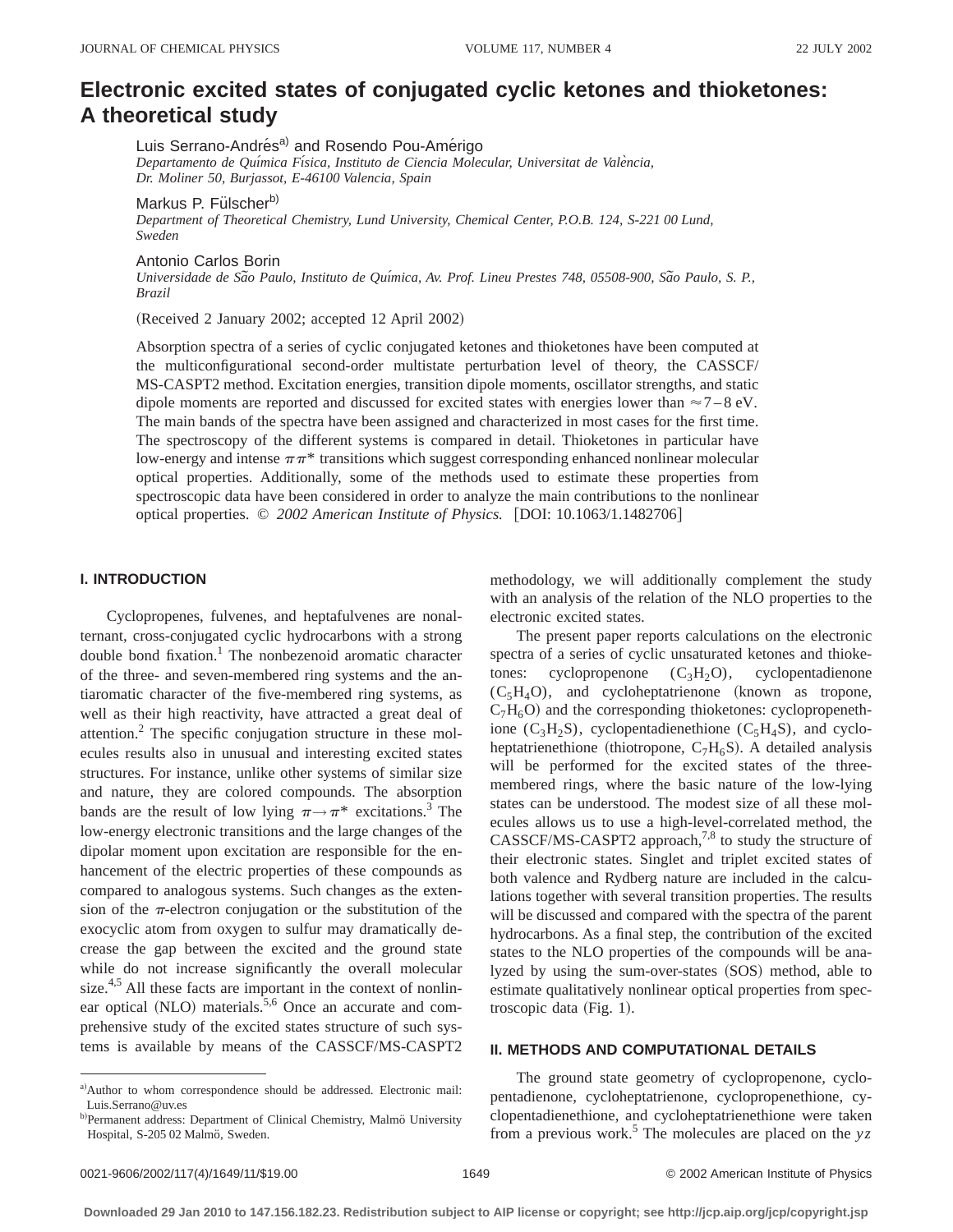

FIG. 1. Molecular structures, atom numbering, and definition of the axis system for the molecules discussed in the present work.

plane with the *z* axis as the  $C_2$  symmetry axis (standard Mulliken orientation). At these geometries, the vertical excitation energies for all the systems were obtained with the  $CASSCF/multistate (MS) CASPT2 method, <sup>9–11</sup> using atomic$ natural (ANO) type basis sets<sup>12,13</sup> contracted to  $5s4p2d$ functions for sulfur, 4*s*3*p*1*d* functions for carbon and oxygen, and 2*s*1*p* functions for hydrogen. A simultaneous description of both valence and Rydberg states is required for an accurate description of the spectra. Therefore an optimized set of 1*s*1*p*1*d* Rydberg-type functions, centered at the charge centroid of the molecule's cations was added to the atomic basis sets. The procedure employed to generate the Rydberg-type functions is described elsewhere.<sup>14</sup> A level shift of 0.30 hartree was used in the level-shift (LS) CASPT2 (Ref. 7) procedure after careful testing. While state energy differences were computed at the CASSCF, CASPT2, and MS-CASPT2 levels, transition dipole moments were obtained using the CAS state interaction  $(CASSI)$  method.<sup>15</sup> The state properties were computed using two different wave functions, CASSCF, and perturbatively-modified CAS-CI  $(PMCAS-CI).$ <sup>10</sup> The PMCAS-CI wave functions are built as linear combinations of the CASSCF wave functions with coefficients obtained from the quasidegenerated multistate perturbative treatment. These new wave functions have advantages in comparison with the CASSCF functions such as the diminished valence-Rydberg mixing. The basic characteristics of the PMCAS-CI functions have been described elsewhere.<sup>10</sup> For the sake of brevity just the PMCAS-CI properties and MS-CASPT2 (also CASSCF) excitation energies will be included into the tables. They are considered anyway the most accurate results.

To compute all excited states of interest, the active space should, in general, include valence  $\pi \pi^*$  orbitals, high-lying lone pair orbitals, Rydberg orbitals of the first series (nine *spd* orbitals), and, eventually, valence  $\sigma \sigma^*$  orbitals to check for the presence of states involving these orbitals, although they give rise usually to weak transitions. However, in order to avoid excessively large active spaces or to deal with intruder state problems, different active spaces were employed for states of different character and different molecules, always testing for the stability of the wave function. Within the  $C_{2v}$  symmetry, the notation  $(a_1b_1b_2a_2)$  will be used for the description of the number of active orbitals used in the studied compounds. To compute the vertically excited states of cyclopropenone of  $A_1$  and  $A_2$  symmetry we used a  $(0641)$ 

TABLE I. Computed CASSCF (CAS), PMCAS-CI, and MS-CASPT2 (MSPT2) excitation energies (eV), oscillator strengths (*f*), orbital extensions ( $\langle r^2 \rangle$ , a.u.), and dipole moments ( $\mu$ , D) of the excited states and electronic transitions of the cyclopropenone  $(C_3H_2O)$  molecule.

|                                             |       |                   | PMCAS-CI <sup>a</sup> |                       |           |  |
|---------------------------------------------|-------|-------------------|-----------------------|-----------------------|-----------|--|
| <b>State</b>                                | CAS   | MSPT <sub>2</sub> | f                     | $\langle r^2 \rangle$ | $\mu$     |  |
| $3^1B_2$                                    |       |                   |                       | 46                    | $-4.863$  |  |
| 2 <sup>1</sup> $A_1(n \rightarrow \pi^*)$   | 6.73  | 4.25              | 0.001                 | 47                    | $-0.522$  |  |
| $3^{-1}A_1(n \rightarrow \pi^*)$            | 5.93  | 5.59              | forb.                 | 46                    | $-2.433$  |  |
| $2^1A_2(\pi \rightarrow \pi^*)$             | 7.99  | 5.96              | 0.116                 | 48                    | $-1.925$  |  |
| $2^1B_1(n\rightarrow 3s)$                   | 7.83  | 6.90              | 0.018                 | 108                   | 9.502     |  |
| $4^{1}B_{2}(n\rightarrow 3p_{7})$           | 8.24  | 7.24              | 0.012                 | 82                    | $-6.125$  |  |
| $5^{1}B_{2}(n \rightarrow 3p_{v})$          | 6.72  | 7.28              | 0.034                 | 103                   | 1.787     |  |
| 3 <sup>1</sup> $B_1(\pi \rightarrow \pi^*)$ | 11.44 | 7.80              | 0.653                 | 53                    | $-4.032$  |  |
| $4^{1}A_{1}(n \rightarrow 3p_{r})$          | 7.02  | 7.88              | forb.                 | 150                   | $-0.564$  |  |
| $3^{-1}A_2(n-3d_{xy})$                      | 8.94  | 8.09              | 0.001                 | 263                   | $-11.870$ |  |
| $5^{1}B_{2}(n-3d_{x^{2}-y^{2}})$            | 8.66  | 8.09              | 0.000                 | 258                   | $-7.634$  |  |
| $4^{1}B_{2}(n-3d_{2})$                      | 8.80  | 8.26              | 0.004                 | 277                   | $-6.612$  |  |
| $2^1B_1(\pi \rightarrow 3s)$                | 8.59  | 8.30              | 0.011                 | 101                   | 7.545     |  |
| $3^{-1}A_1(n \rightarrow 3d_{vz})$          | 7.49  | 8.30              | 0.008                 | 307                   | $-1.194$  |  |
| $3^{1}A_{2}(n-3d_{xz})$                     | 7.47  | 8.50              | forb.                 | 368                   | $-5.718$  |  |
| $1^{-3}B_1(n \to \pi^*)$                    | 5.61  | 4.05              | .                     | 48                    | $-0.718$  |  |
| $1^3B_2(\pi \rightarrow \pi^*)$             | 5.27  | 4.81              |                       | 47                    | $-3.385$  |  |
| $1 \, {}^3A_2(n \rightarrow \pi^*)$         | 4.31  | 5.56              |                       | 44                    | $-2.101$  |  |
| $1 \, {}^3A_1(\pi {\rightarrow} \pi^*)$     | 5.38  | 6.98              |                       | 46                    | $-2.274$  |  |

a PMCAS-CI wave functions. See Methods.

active space, while for states of the  $B_1$  and  $B_2$  symmetries a space  $(6312)$  was employed. In C<sub>3</sub>H<sub>2</sub>S we used a  $(4531)$ active space in all the cases. Those active spaces included six electrons and at least nine Rydberg orbitals. Pilot calculations with extended active spaces designed to enable the description of  $\sigma\sigma^*$  excitations were also performed. However, no such states were found at energies below 7.5 eV. The active spaces used to compute excited states of the five-ring systems included 12 electrons and 13 orbitals  $(3532)$ . The latter included the valence  $\pi$  space, the lone pair of the heteroatom, two additional  $\sigma$  orbitals, and the four *sp* Rydberg orbitals. The equivalent active space, excluding the two additional  $\sigma$  orbitals, was used for the seven ring molecules, which consists of ten electrons and  $(2623)$  orbitals. All the energy differences were computed with respect to the ground state obtained with the same active space. The core orbitals  $(1s$  for oxygen and carbon,  $1s2s2p$  for sulfur) and electrons were frozen at the HF-SCF level of calculation and were not included at the correlated level. The calculations were performed with the MOLCAS-4.1 (Ref. 16) programs package.

# **III. RESULTS AND DISCUSSION**

# **A. The spectra of cyclopropenone and cyclopropenethione**

Tables I and II compile the computed excitation energies, oscillator strengths, orbital extensions, and dipole moment values for the states and transitions in the absorption spectra of  $C_3H_2O$  and  $C_3H_2S$  at different levels of approximation with respect to the treatment of the electronic correlation. The PMCAS-CI/MS-CASPT2 values will be consid-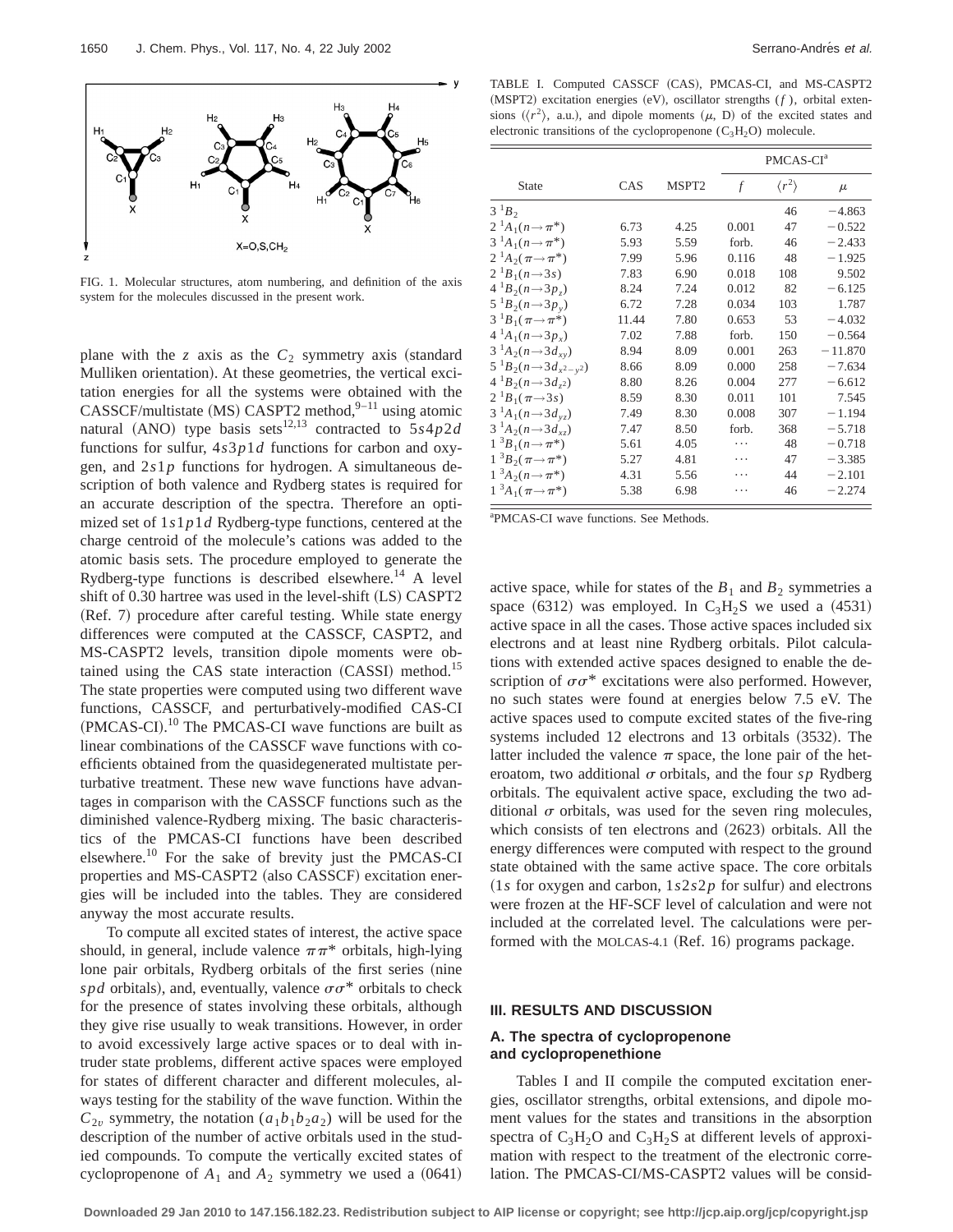TABLE II. Computed CASSCF (CAS), PMCAS-CI, and MS-CASPT2  $(MSPT2)$  excitation energies  $(eV)$ , oscillator strengths  $(f)$ , orbital extensions  $({\langle r^2 \rangle}, a.u.),$  and dipole moments  $(\mu, D)$  of the excited states and electronic transitions of the cyclopropenethione  $(C_3H_2S)$  molecule.

|                                              |      |                   | PMCAS-CI <sup>a</sup> |                       |           |  |
|----------------------------------------------|------|-------------------|-----------------------|-----------------------|-----------|--|
| <b>State</b>                                 | CAS  | MSPT <sub>2</sub> | $\mathcal{f}$         | $\langle r^2 \rangle$ | $\mu$     |  |
| $1^1A_1$                                     |      |                   |                       | 62                    | $-5.028$  |  |
| $1^{-1}A_2(n \rightarrow \pi^*)$             | 3.89 | 3.23              | forb.                 | 62                    | $-2.880$  |  |
| $1^{-1}B_1(n \to \pi^*)$                     | 4.62 | 3.47              | 0.000                 | 64                    | 0.413     |  |
| $1^{-1}B_2(\pi \rightarrow \pi^*)$           | 5.29 | 4.34              | 0.028                 | 66                    | $-0.551$  |  |
| $2^1B_2(n\rightarrow 3s)$                    | 5.21 | 4.98              | 0.061                 | 109                   | $-0.701$  |  |
| $2^{-1}A_1(\pi \rightarrow \pi^*)$           | 6.16 | 5.52              | 0.533                 | 82                    | $-4.540$  |  |
| $3^1B_2(n-3p)$                               | 5.80 | 5.88              | 0.012                 | 147                   | $-1.757$  |  |
| $2^{1}A_{2}(n\rightarrow 3p_{x})$            | 5.75 | 5.93              | forb.                 | 143                   | $-1.415$  |  |
| $3^{1}A_{1}(n \rightarrow 3p_{y})$           | 5.65 | 5.98              | 0.136                 | 132                   | $-0.909$  |  |
| $2^{1}B_{1}(\pi \rightarrow 3s)$             | 6.06 | 6.34              | 0.007                 | 119                   | 0.636     |  |
| $4^{1}B_{2}(n-3d_{z^{2}})$                   | 6.30 | 6.36              | 0.000                 | 187                   | $-16.973$ |  |
| $3^{1}A_{2}(n-3d_{xz})$                      | 6.37 | 6.65              | forb.                 | 235                   | $-16.332$ |  |
| $5^{1}B_{2}(n \rightarrow 3d_{x^{2}-y^{2}})$ | 6.46 | 6.71              | 0.026                 | 244                   | $-8.526$  |  |
| $4^{1}A_{1}(n \rightarrow 3d_{yz})$          | 6.45 | 6.78              | 0.061                 | 226                   | $-15.926$ |  |
| $3^{1}B_{1}(n \rightarrow 3d_{xy})$          | 6.55 | 6.79              | 0.024                 | 247                   | $-9.233$  |  |
| $4^{1}A_{2}(\pi \rightarrow 3p_{y})$         | 6.50 | 6.91              | forb.                 | 140                   | $-0.173$  |  |
| $4^{1}B_{1}(\pi \rightarrow 3p_{z})$         | 6.68 | 6.99              | 0.041                 | 141                   | $-2.336$  |  |
| $5^1A_1(\pi \rightarrow 3p_x)$               | 7.57 | 7.10              | 0.075                 | 139                   | $-2.042$  |  |
| $5^{1}B_{1}(\pi \rightarrow 3d_{7}2)$        | 7.24 | 7.57              | 0.000                 | 181                   | $-20.919$ |  |
| $6^{1}A_{1}(\pi \rightarrow 3d_{xz})$        | 7.23 | 7.76              | 0.001                 | 237                   | $-19.296$ |  |
| $5^1A_2(\pi \rightarrow 3d_{yz})$            | 7.34 | 7.78              | forb.                 | 198                   | $-17.264$ |  |
| $6^1B_1(\pi \rightarrow 3d_{x^2-y^2})$       | 7.34 | 7.85              | 0.005                 | 236                   | $-10.132$ |  |
| $6^{1}B_{2}(\pi \rightarrow 3d_{xy})$        | 7.62 | 7.92              | 0.009                 | 246                   | $-9.901$  |  |
| $1\ ^3A_2(n\rightarrow \pi^*)$               | 3.43 | 3.20              | .                     | 61                    | $-2.553$  |  |
| $1^{3}B_{1}(n \rightarrow \pi^{*})$          | 3.78 | 3.30              |                       | 65                    | 0.356     |  |
| $1^{-3}B_2(\pi \rightarrow \pi^*)$           | 3.60 | 3.86              |                       | 66                    | $-1.806$  |  |
| $1^3A_1(\pi \rightarrow \pi^*)$              | 3.87 | 3.99              |                       | 63                    | $-2.770$  |  |

a PMCAS-CI wave functions. See Methods.

ered as the final results to discuss the absorption spectra of the computed systems. Other values at the CASSCF/ CASPT2 level can be found elsewhere.<sup>17</sup>

If we focus on PMCAS-CI/MS-CASPT2 values, the spectra of  $C_3H_2O$  and  $C_3H_2S$  both start with two low-lying and weak  $n \rightarrow \pi^*$  transitions. In C<sub>3</sub>H<sub>2</sub>O the lowest excitation corresponds to the  $1^{1}B_1$  state and can be interpreted as resulting from a one-electron promotion from the oxygen lone pair orbital of  $b_2$  symmetry into the antibonding  $a_2 \pi^*$  orbital perpendicular to the C–O bond. There is therefore an important transfer of charge from the exocyclic heteroatom to the ring. This leads to a reduction of the polarity as reflected in the drastic decrease of the dipole moment from the ground state ( $-4.863$  D) to the 1  $^{1}B_{1}$  state ( $-0.522$  D). The second transition (1<sup>1</sup> $A_2$ ) is also of  $n \rightarrow \pi^*$  character, placed at 5.59 eV, and one-photon symmetry forbidden. It corresponds to the promotion of one electron from the oxygen lone pair to an orbital characterized as an antibonding  $\pi^*$  C=O orbital of  $b_1$  symmetry. We find a concomitant decrease in the dipole moment of the  $1<sup>1</sup>A<sub>2</sub>$  state as compared to the ground state value. However, the transfer of charge to the  $\pi$  system is in this case rather small. The reported electron impact spectrum of cyclopropenone<sup>18</sup> has two weak and structureless features with maxima at 4.13 and 5.5 eV, respectively. If we normalize the most intense peak of the spectrum at 7.8–8.1 eV to a relative intensity of 0.65, the corresponding values for the 4.13 and 5.5 eV bands would be 0.005 and 0.03, respectively. The band at 4.13 eV has been assigned to an  $n \rightarrow \pi^*$  transition. In contrast, the 5.5 eV band was assumed to involve excitations from the  $\sigma$ bonds. This assignment seems unlikely because of the, in general, very small oscillator strength of  $\sigma \rightarrow \pi^*$  transitions. On the basis of the present results we assign both bands to  $n \rightarrow \pi^*$  transitions. The observed intensity for the 5.5 eV band is probably originated by borrowing intensity from higher bands. The described situation is similar in the  $C_3H_2S$ molecule although it has important differences: The first two transitions are of  $n \rightarrow \pi^*$  type, but they are found at much lower energies than in  $C_3H_2O$ . In addition, the order of the states is reversed. The  $1^1A_2$  state is computed to lie at 3.23 eV while the  $1^1B_1$  state is located at 3.47 eV. The magnitude of the changes in the dipole moments upon excitation is similar to that observed in  $C_3H_2O$ , although in  $C_3H_2S$  the dipole moment of the  $1^1B_1$  state changes the sign. The fact that the  $1^1A_2$  state becomes lower in energy in  $C_3H_2S$  is clearly related to the nature of the C–S bond as compared with the C–O bond. The lengths of the C–S and C–O bonds are 1.617 Å and 1.214 Å, respectively, and, therefore, the excitation to the antibonding orbital localized at the C–S bond is lower in energy as compared to the situation in  $C_3H_2O.$ 

Two  $\pi \rightarrow \pi^*$  transitions correspond to the most intense bands in the computed absorption spectrum of  $C_3H_2O$ . The  $1^{1}B_2$  state gives rise to a band at 5.96 eV with an oscillator strength of 0.116. At the PMCAS-CI level the wave function is clearly composed of a single configuration which represents an excitation from the  $3b_1$  orbital (delocalized over the C=C bond and the oxygen atom) towards the  $1a_2$  orbital (antibonding C=C orbital). The dipole moment of the  $1 \text{ }^1B_2$ state is drastically reduced as compared to the ground state. The second  $\pi \rightarrow \pi^*$  excitation, related to the 4 <sup>1</sup>A<sub>1</sub> state, is computed to lie 7.80 eV above the ground state. It has an oscillator strength of 0.653 and the corresponding state dipole moment  $(-4.032 \text{ D})$  is close to the ground state value  $(-4.863$  D). The state CASSCF wave function has a large multiconfigurational character. The main contribution can be mainly attributed to an excitation from the same  $3b<sub>1</sub>$  orbital to the  $4b_1$  orbital. The latter is a  $\pi^*$  orbital delocalized over the entire molecule (carbons and oxygen) and explains the small change in dipole moments as compared to the ground state. The computed results correlate quite well with the electron impact spectrum of cyclopropenone.<sup>18</sup> A valence  $\pi$  $\rightarrow \pi^*$  transition of medium intensity was reported at 6.1 eV  $r$ relative intensity 0.20), corresponding to the transition towards the  $1^1B_2$  state. A second band was found in the range from 7.9 to 8.2 eV with a sharp maximum at 8.1 eV.<sup>18</sup> In addition, there is a rich structure of Rydberg transitions which makes it difficult to accurately place the valence band. It is clear from the reported spectrum that the broad and intense band beneath the highest peaks must correspond to a valence excitation, which we assign to the  $4<sup>1</sup>A<sub>1</sub>$  band. In C<sub>3</sub>H<sub>2</sub>S the two equivalent  $\pi \rightarrow \pi^*$  transitions have lower energies in agreement with the larger size of the sulfur atom and longer C=S bond as compared to  $C_3H_2O$ . Here too, the  $1^{1}B_2$  state remains the lowest of the two  $\pi \rightarrow \pi^*$  excited states and the corresponding band is predicted to have a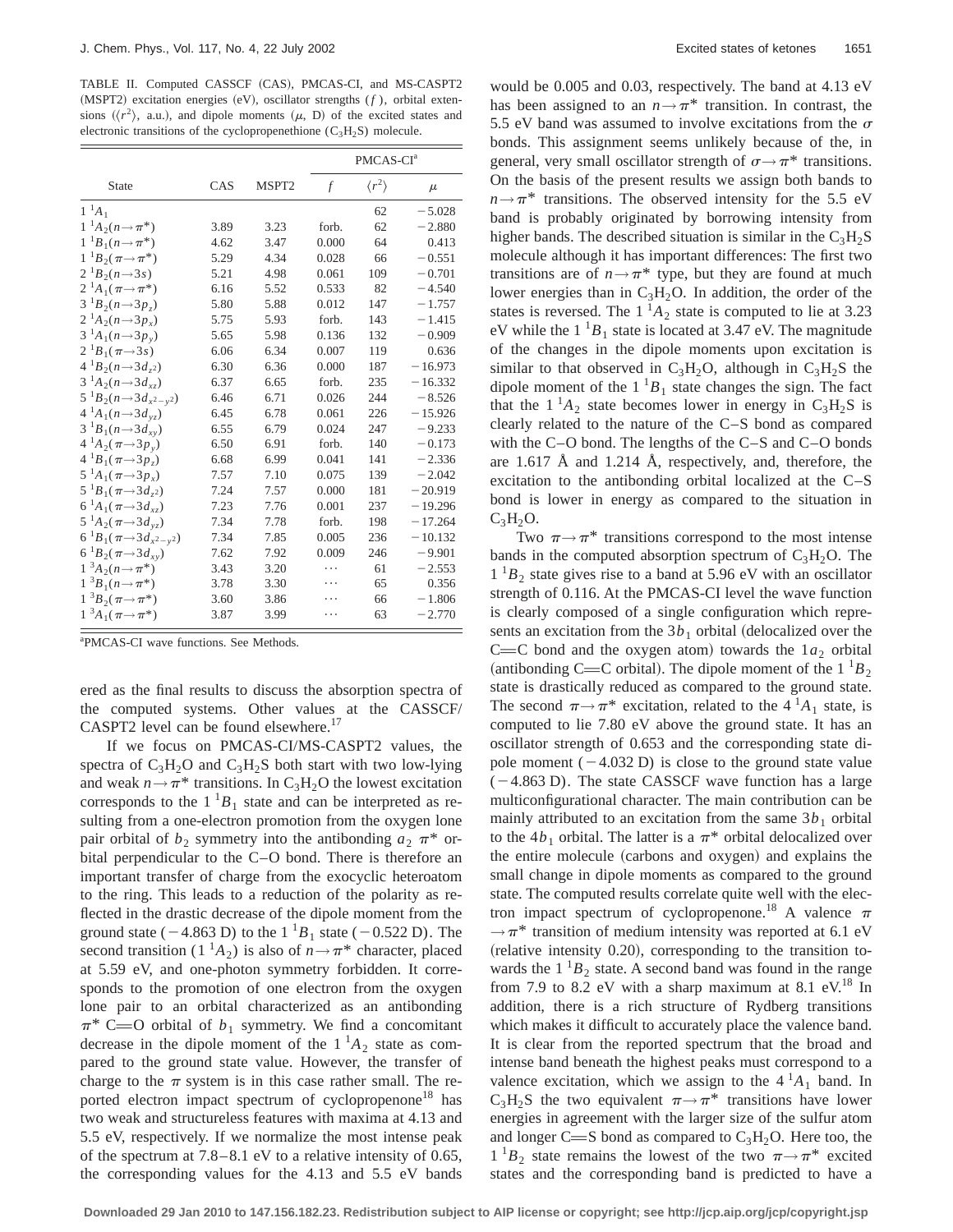maximum at 4.34 eV and an oscillator strength of 0.028. Thus, the  $1^1B_2$  band is redshifted by 1.57 eV in comparison to C<sub>3</sub>H<sub>2</sub>O. The redshift for the second  $\pi \rightarrow \pi^*$  excited transition  $(2^1A_1)$  is found to be even larger, 2.28 eV, placing the absorption maximum at 5.52 eV, with an oscillator strength of 0.533. The changes in the dipole moments are similar to those calculated for  $C_3H_2O$ .

Apart from the valence spectrum, a number of Rydberg transitions have been also computed. In  $C_3H_2O$  the first Rydberg series originates from excitations from the oxygen lone pair orbital. The lowest Rydberg excited state, the  $2^{1}B_2$  $n \rightarrow 3s$  state, is predicted at 6.90 eV. The distinct diffuse character of the Rydberg states can be observed in the values of  $\langle r^2 \rangle$ , which are much larger than for the valence states. Table I also includes one member of the second Rydberg series. This state originates from a one-electron promotion from the the highest  $b_1 \pi$  orbital and is placed at 8.30 eV. In  $C_3H_2S$ , the first Rydberg series starts with the  $2^1B_2$  *n*  $\rightarrow$ 3*s* transition at 4.98 eV and ends at 6.79 eV for C<sub>3</sub>H<sub>2</sub>O. Members of the second Rydberg series are found in the energy range from 6.34 eV (the  $2 \frac{1}{B_1} \pi \rightarrow 3s$  state) to 7.92 eV. For both series the excitation energies decrease about 2 eV with respect to the corresponding states in  $C_3H_2O$ . With the exception of  $3^1A_1$   $n \rightarrow 3p_y$  state, the computed oscillator strengths for the Rydberg transitions are very small. Unfortunately, comparison to experiment is almost impossible because, to the best of our knowledge, there is not enough information available. Comparing the spectroscopic properties of similar compounds, Harshbarger and co-workers<sup>18</sup> estimated the position of some Rydberg excited states:  $n \rightarrow 3s$ at 6.22 eV,  $n \rightarrow 3p$  at 6.88 eV, and  $\pi \rightarrow 3s$  at 7.73 eV. On the basis of our results it seems that they systematically underestimated the position of the states by 0.6 eV. In addition, the observed spectrum displays the sharpest and most distinct Rydberg peaks between 6.9–7.2 eV and 7.9–8.3 eV, which are the regions where the calculations place the most intense of the Rydberg excitations.

A number of triplet states have been also computed. In  $C_3H_2O$ , the low-lying triplet excited valence state, the  $1^3B_1$  $(n \rightarrow \pi^*)$  state, is found to be located at 4.05 eV. Unlike for the singlet–singlet transitions, the second lowest excited state is not of the  $n \rightarrow \pi^*$  nature. It originates in a  $\pi \rightarrow \pi^*$ transition to the  $1^3B_2$  state at 4.81 eV. In C<sub>3</sub>H<sub>2</sub>S the order in the triplet–triplet transitions remains the same as for their equivalent singlet–triplet states in  $C_3H_2O$ .

## **B. Comparison between CASSCF/CASPT2 and PMCAS-CIÕMS-CASPT2 results**

Because of significant state interaction matrix elements, the results obtained at the CASSCF/CASPT2 and the PMCAS-CI/MS-CASPT2 levels of approximation differ with respect to the properties of the individual states and transitions properties.<sup>17</sup> This is particularly true for the excitation energies to the  $\pi \rightarrow \pi^*$  states, undergoing decreases of about 0.4–0.6 eV when changing from one to the other approach. Oscillator strengths and dipole moment values undergo somewhat smaller changes. The large and, in principle, unexpected differences, are mainly related to the extent of the valence-Rydberg mixing of the different states. The  $n \rightarrow \pi^*$  states, for instance, are compact already at the CASSCF level, and have orbital extensions,  $\langle r^2 \rangle$ , similar to those of the ground state. Therefore the difference in the transition energies calculated at the CASPT2 and the MS-CASPT2 level of approximation are always very small (only for the  $1^1A_2$   $n \rightarrow \pi^*$  in C<sub>3</sub>H<sub>2</sub>O increases to 0.15 eV). Likewise the properties computed on the basis of the CASSCF wave functions are very similar to those derived from the PMCAS-CI wave functions. The latter are linear combination of the CASSCF wave functions of the states of the same symmetry which are included in the multistate treatment. The  $\pi \rightarrow \pi^*$  states exhibit, however, a different behavior. For instance, the  $2^1A_1$  state of C<sub>3</sub>H<sub>2</sub>S has a  $\langle r^2 \rangle$  of 132 a.u. at the CASSCF level, which closely resembles, and even exceeds, the extensions of some of the Rydberg states. The interaction of the  $2^1A_1$  state with the other state of  $^1A_1$ symmetry, especially with the  $\pi \rightarrow pd$  Rydberg states, causes a drastic change in the character of the wave function, as well as a change in the excitation energies. The  $2^1A_1$  state becomes much more compact at the PMCAS-CI level  $\langle \langle r^2 \rangle$ of 82 a.u.); the oscillator strength of the corresponding transition increases from  $0.256$  (CASSCF) to  $0.533$  (PMCAS-CI), and the dipole moment of the state slightly increases. It is clear that the  $2<sup>1</sup>A<sub>1</sub>$  state has acquired much more valence character. On the other hand, the changes in the Rydberg states of  ${}^{1}A_1$  symmetry are also noticeable: For almost all states the excitation energy remains almost unchanged as compared to the CASPT2 value except for the  $6^1A_1$  ( $\pi$  $\rightarrow$ 3 $d_{xz}$ ) state which increases by 0.54 eV owing to the interaction with the valence state. The oscillator strength of the transitions decreases strongly for both the 5<sup>1</sup> $A_1$  ( $\pi \rightarrow 3p_x$ ) and  $6^1A_1$  ( $\pi \rightarrow 3d_{xz}$ ) states, and the changes in the dipole moment values are also of significance. A similar situation is also observed for the other  $\pi \rightarrow \pi^*$  states in C<sub>3</sub>H<sub>2</sub>O and  $C_3H_2S$ . The strength of the state interactions depends on many factors such as the degree of the near-degeneration and the basis sets used. Especially, the basis set dependency has been discussed earlier at several occasions.<sup>10,19</sup> It is therefore not surprising to find that calculations using different, in particular much smaller, basis sets may provide results computed at the CASPT2 level of theory which are in good agreement with results obtained using MS-CASPT2/ PMCAS-CI approach in combination with large, flexible basis sets. The relevant values for the previous discussion can be found elsewhere.<sup>17</sup>

# **C. The spectra of cyclopentadienone and cyclopentadienethione**

The spectra of the fulvene-type molecules have a number of important differences as compared to the three-ring systems which can be rationalized on the basis of their orbital structure. Unlike  $C_3H_2O$  and  $C_3H_2S$ , the HOMO orbital of the five-membered ring systems is a  $\pi$  orbital of a<sub>2</sub> symmetry, localized at the ring, and corresponds to the antisymmetric combination of ethene alike  $\pi$  orbitals. The LUMO is a  $\pi^*$  orbital of  $b_1$  symmetry, very low in energy, and delocalized over the whole system. Therefore,  $\pi \rightarrow \pi^*$  excitations of  $B_2$  symmetry can be expected at low energies. In spite of that, the  $n \rightarrow \pi^*$  1<sup>1</sup> $A_2$  state is still found to be the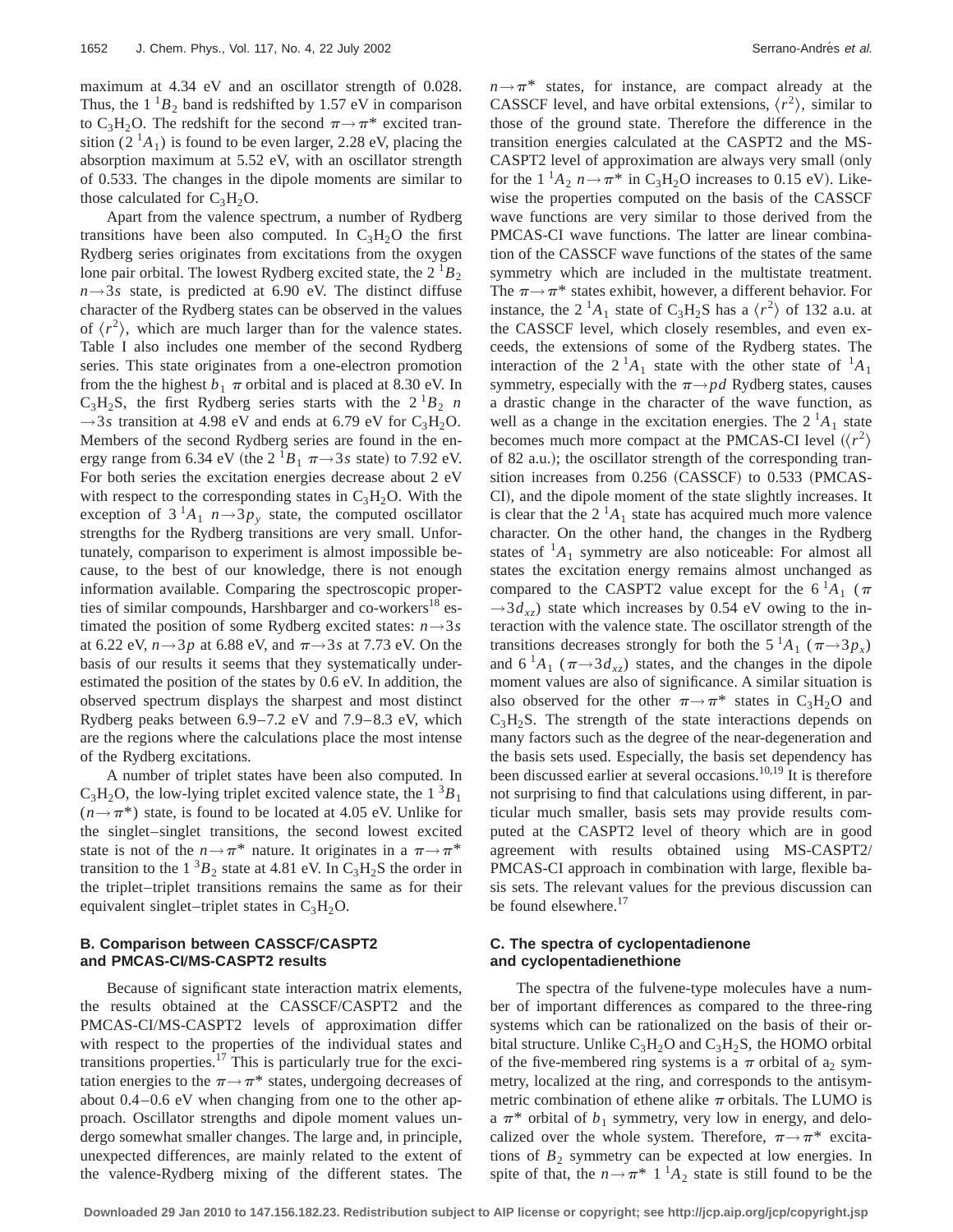TABLE III. Computed CASSCF (CAS), PMCAS-CI, and MS-CASPT2 (MSPT2) excitation energies (eV), oscillator strengths (*f*), orbital extensions  $({\langle r^2 \rangle}, a.u.),$  and dipole moments  $(\mu, D)$  of the excited states and electronic transitions of the cyclopentadienone  $(C_5H_4O)$  molecule.

|                                               |       |                   | PMCAS-CI <sup>a</sup> |                       |          |  |
|-----------------------------------------------|-------|-------------------|-----------------------|-----------------------|----------|--|
| Stateb                                        | CAS   | MSPT <sub>2</sub> | $\mathcal{f}$         | $\langle r^2 \rangle$ | $\mu$    |  |
| $1^1A_1$                                      |       |                   |                       | 71                    | $-3.169$ |  |
| $1^{-1}A_2(n \rightarrow \pi^*)$              | 4.71  | 2.48              | forb.                 | 70                    | $-0.839$ |  |
| $1^{-1}B_2(\pi \rightarrow \pi^*)$            | 6.66  | 3.00              | 0.045                 | 62                    | $-6.204$ |  |
| $1^{-1}B_1(n\pi \rightarrow \pi^* \pi^*)$     | 6.65  | 4.49              | 0.000                 | 64                    | $-1.083$ |  |
| $2^1A_1(\pi\pi \rightarrow \pi^*\pi^*)$       | 6.02  | 5.42              | 0.097                 | 71                    | $-4.219$ |  |
| $3^1A_1(\pi \rightarrow \pi^*)$               | 7.77  | 5.98              | 0.259                 | 74                    | $-3.661$ |  |
| $2 \frac{1}{4} \cdot (\pi \rightarrow 3s)$    | 7.90  | 6.50              | forb.                 | 120                   | 1.444    |  |
| $3^{-1}A_2(n \rightarrow \pi^*)$              | 9.08  | 6.66              | forb.                 | 70                    | $-1.912$ |  |
| $4 \, {}^1A_2(\sigma \rightarrow \pi^*)$      | 9.48  | 6.81              | forb.                 | 85                    | $-1.229$ |  |
| $2^1B_2(n\rightarrow 3s)$                     | 8.21  | 6.87              | 0.015                 | 126                   | $-3.179$ |  |
| $4^{1}A_1(n \rightarrow 3p_v)^c$              | 9.21  | 7.02              | 0.036                 | 122                   | $-3.154$ |  |
| $2^{1}B_{1}(\pi \rightarrow 3p_{y})$          | 8.18  | 7.06              | 0.037                 | 188                   | $-1.738$ |  |
| $3^{-1}B_2(\pi\pi \rightarrow \pi^* \pi^*)$   | 9.72  | 7.08              | 0.016                 | 66                    | $-1.829$ |  |
| $3^{-1}B_1(n \to \pi^*)$                      | 10.91 | 7.09              | 0.000                 | 73                    | 0.072    |  |
| $5^1A_1(\pi \rightarrow \pi^*)$               | 10.84 | 7.10              | 0.384                 | 77                    | $-2.280$ |  |
| $5^1A_2(n \rightarrow 3p_r)$                  | 8.62  | 7.11              | forb.                 | 115                   | $-1.937$ |  |
| $4^1B_2(\pi \rightarrow 3p_r)$                | 8.30  | 7.16              | 0.025                 | 144                   | $-3.062$ |  |
| $6^1A_2(\pi \rightarrow 3p_z)$                | 8.55  | 7.19              | forb.                 | 125                   | $-0.683$ |  |
| $5^1B_2(n \rightarrow 3p_z)$                  | 8.65  | 7.32              | 0.008                 | 121                   | $-0.155$ |  |
| $1^3B_2(\pi \rightarrow \pi^*)$               | 2.38  | 1.97              | .                     | 75                    | $-3.664$ |  |
| $1^3A_2(n \rightarrow \pi^*)$                 | 3.54  | 2.51              |                       | 71                    | $-1.511$ |  |
| $1^3A_1(\pi \rightarrow \pi^*)$               | 2.90  | 3.78              |                       | 77                    | $-1.118$ |  |
| $1^{3}B_{1}(n\pi \rightarrow \pi^{*}\pi^{*})$ | 5.63  | 4.46              |                       | 73                    | $-0.994$ |  |

a PMCAS-CI wave functions. See Methods.

<sup>b</sup>Labels ( $\pi \pi \rightarrow \pi^* \pi^*$ ) or ( $n \pi \rightarrow \pi^* \pi^*$ ) describe states with predominant double excited character.

c Due to intruder state problems a level-shift of 0.4 a.u. was used in this state.

lowest singlet-singlet excited valence state in the spectra of both  $C_5H_4O$  (2.48 eV) and  $C_5H_4S$  (1.43 eV). Here too, the decrease in the excitation energy upon replacement of the oxygen atom by sulfur is large and can be related to the length of the exocyclic heteroatomic bond  $(C=O 1.227$  Å, C=S 1.633 Å). The second transition is, however, of  $\pi$  $\rightarrow \pi^*$  in origin. The corresponding  $1^1B_2$  states are found at 3.00 and 1.99 eV, respectively. The intensity of these  $\pi$  $\rightarrow \pi^*$  transitions is not particularly high.

Another consequence of the small  $\pi \rightarrow \pi^*$  orbital energy gap is to favor low-energy electronic states with strong multiconfigurational character and significant contributions from doubly or higher excited configurations. The analysis of the CASSCF wave functions for the  $1^1B_1$  states of C<sub>5</sub>H<sub>4</sub>O and  $C_5H_4S$  reveals that these states have large contributions from double excitations. They are found at 4.49 and 2.89 eV, respectively. For this reason the character of these and similar states are labeled ( $n \pi \rightarrow \pi^* \pi^*$ ) or ( $\pi \pi \rightarrow \pi^* \pi^*$ ) in Tables III and IV.

Experimental spectroscopic information is sparse. The UV spectra reported by Garbisch *et al.*<sup>20</sup> display two bands at 3.27 and 6.21 eV for  $C_5H_4O$  with extinction coefficients 79 and 55 000  $1 \text{ mol}^{-1} \text{ cm}^{-1}$ , respectively. In view of our calculations the assignment is straightforward although there are certain deviations. Assuming that the experimentally observed transitions are of  $\pi \rightarrow \pi^*$  character the bands should be assigned to the  $1^1B_2$  and  $3^1A_1$  states at 3.00 eV and

TABLE IV. Computed CASSCF (CAS), PMCAS-CI, and MS-CASPT2 (MSPT2) excitation energies (eV), oscillator strengths (*f*), orbital extensions  $({\langle r^2 \rangle}, a.u.),$  and dipole moments  $({\mu}, D)$  of the excited states and electronic transitions of the cyclopentadienethione  $(C_5H_4S)$  molecule.

|                                                      |      |                   |       | PMCAS-CI <sup>a</sup> |          |
|------------------------------------------------------|------|-------------------|-------|-----------------------|----------|
| Stateb                                               | CAS  | MSPT <sub>2</sub> | f     | $\langle r^2 \rangle$ | $\mu$    |
| $1^{-1}A_1$                                          |      |                   |       | 90                    | $-2.369$ |
| $1^{-1}A_2(n \to \pi^*)$                             | 2.67 | 1.43              | forb. | 88                    | $-0.127$ |
| $1^{-1}B_2(\pi \rightarrow \pi^*)$                   | 4.04 | 1.99              | 0.002 | 82                    | $-6.397$ |
| $1^{-1}B_1(n\pi \rightarrow \pi^*\pi^*)$             | 3.95 | 2.89              | 0.000 | 82                    | $-1.448$ |
| 2 ${}^{1}A_{1}(\pi \rightarrow \pi^{*})$             | 5.99 | 4.42              | 0.368 | 91                    | $-3.646$ |
| 3 <sup>1</sup> $A_1(\pi\pi \rightarrow \pi^* \pi^*)$ | 5.60 | 4.84              | 0.000 | 88                    | $-5.016$ |
| $4^{1}A_{1}(nn \rightarrow \pi^{*}\pi^{*})$          | 6.86 | 5.06              | 0.050 | 88                    | 1.327    |
| 2 ${}^1A_2(n\pi \rightarrow \pi^*\pi^*)$             | 6.61 | 5.13              | forb. | 93                    | $-1.167$ |
| $2^{1}B_2(\pi \rightarrow \pi^*)$                    | 7.40 | 5.38              | 0.005 | 85                    | $-5.560$ |
| $3^{-1}A_2(\sigma\rightarrow\pi^*)$                  | 7.66 | 5.73              | forb. | 100                   | $-0.383$ |
| $3^1B_2(n-3s)$                                       | 6.45 | 5.84              | 0.065 | 154                   | $-2.968$ |
| $2^1B_1(\sigma \rightarrow \pi^*)$                   | 7.71 | 5.96              | 0.032 | 89                    | $-1.475$ |
| $4^1A_2(\pi \rightarrow 3s)$                         | 6.75 | 6.07              | forb. | 150                   | 2.392    |
| $5\ ^1A_1(n\pi \rightarrow \pi^*\pi^*)$              | 7.29 | 6.11              | 0.000 | 104                   | $-3.830$ |
| $5^{-1}A_2(n \to \pi^*)$                             | 9.27 | 6.19              | forb. | 89                    | $-0.286$ |
| $6^{1}A_{1}(n \rightarrow 3p_{y})$                   | 6.51 | 6.30              | 0.001 | 225                   | $-3.018$ |
| $4^{1}B_{2}(n\rightarrow 3p_{z})$                    | 6.99 | 6.33              | 0.006 | 149                   | $-3.820$ |
| $6^1A_2(n \rightarrow 3p_x)$                         | 7.04 | 6.36              | forb. | 169                   | $-0.171$ |
| $3^{-1}B_1(n \to \pi^*)$                             | 9.17 | 6.59              | 0.000 | 89                    | 1.193    |
| $4^{1}B_{1}(\pi \rightarrow 3p_{v})$                 | 7.05 | 6.65              | 0.022 | 230                   | 2.491    |
| $5^{-1}B_2(\pi \rightarrow 3p_x)$                    | 7.10 | 6.71              | 0.025 | 179                   | 0.357    |
| $7^{1}A_2(\pi{\rightarrow}3p_z)$                     | 7.39 | 6.74              | forb. | 159                   | $-0.081$ |
| $1 \, {}^3A_2(n \rightarrow \pi^*)$                  | 0.82 | 1.26              | .     | 90                    | $-0.319$ |
| $1^{3}B_{2}(\pi \rightarrow \pi^{*})$                | 1.17 | 1.61              | .     | 90                    | $-3.776$ |
| $1 \, {}^3A_1(\pi {\rightarrow} \pi^*)$              | 2.17 | 2.41              |       | 90                    | $-1.934$ |
| $1^{-3}B_1(n\pi \rightarrow \pi^*\pi^*)$             | 2.67 | 2.88              |       | 90                    | $-1.707$ |

a PMCAS-CI wave functions. See Methods.

<sup>b</sup>Labels ( $\pi \pi \rightarrow \pi^* \pi^*$ ) or  $(n \pi \rightarrow \pi^* \pi^*)$  describe states with predominant double excited character.

5.98, respectively. The deviation of calculated and experimental excitations energies is near 0.3 eV and larger than observed previously for many different systems. However, a comparison of the results obtained with the CASSCF/ CASPT2 and the PMCAS-CI/MS-CASPT2 approaches shows that the CASPT2 wave function for the  $\pi \rightarrow \pi^*$  excited states strongly interact with near degenerate states, leading possibly to less accurate results. We have not found any more recent and detailed experimental data concerning the spectrum of this molecule. The most intense bands of our theoretical spectrum correspond to transitions to the  $3<sup>1</sup>A<sub>1</sub>$ state at 5.98 eV (oscillator strength 0.259) and  $5<sup>1</sup>A<sub>1</sub>$  at 7.10  $eV (0.384)$ . The absence of the transition at 5.42 eV is somewhat surprising.

Comparing the Rydberg excited states in  $C_5H_4O$  with those of  $C_5H_4S$  (only the 3*s* and 3*p* components have been computed) we observe significant differences. In  $C_5H_4O$  the two lowest Rydberg series start at 6.50 and 6.87 eV, corresponding to the  $\pi \rightarrow 3s$  (2<sup>1</sup>*A*<sub>2</sub> state) and  $n \rightarrow 3s$  (3<sup>1</sup>*B*<sub>2</sub>) transitions, respectively. In  $C_5H_4S$ , the equivalent transitions and state change order and decrease their energies in a very different way. Therefore, the  $n \rightarrow 3s$  (3<sup>-1</sup>B<sub>2</sub>) transition becomes the lowest Rydberg excitation at 5.84 eV while the  $\pi \rightarrow 3s$  (4 <sup>1</sup>A<sub>2</sub>) transition is located at 6.57 eV. The energy decrease with respect to  $C_5H_4O$  is 1.03 eV ( $n \rightarrow 3s$ ) and 0.43 eV ( $\pi \rightarrow 3s$ ), respectively. These trends, which can be re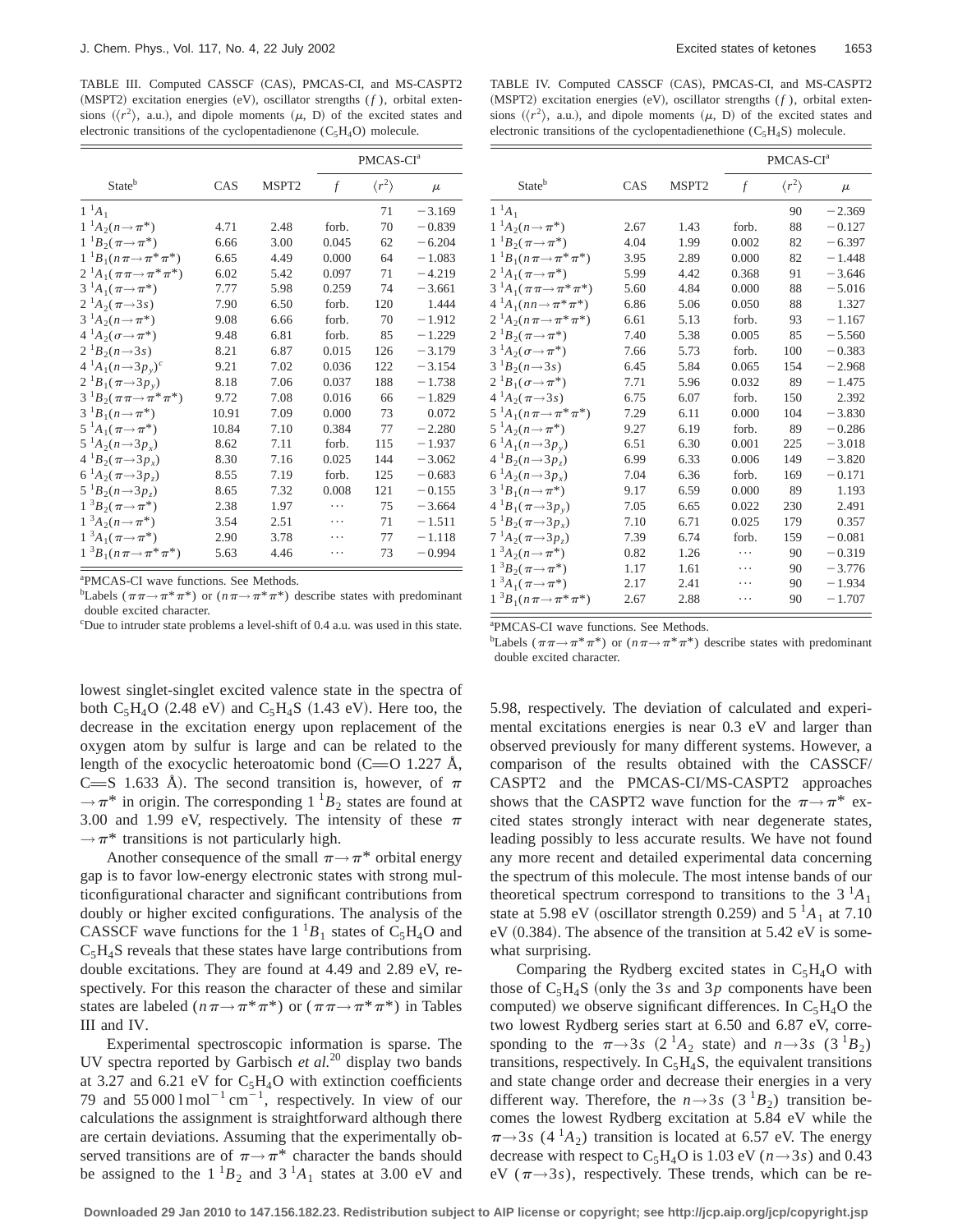lated with the character of the carbon–sulfur bond, are a common characteristic of all the systems studied here once sulfur replaces oxygen.

Pilot calculations on  $C_5H_4O$  and  $C_5H_4S$  showed that, unlike the three-membered ring systems, the electronic spectra of the pentadieneketones have also  $\sigma \rightarrow \pi^*$  transitions at very low energy. Therefore, we used an extended active space for the five-membered ring systems. The final results include for C<sub>5</sub>H<sub>4</sub>O one  $\sigma \rightarrow \pi^*$  4 <sup>1</sup>A<sub>2</sub> excited state located at 6.81 eV and for C<sub>5</sub>H<sub>4</sub>S two  $\sigma \rightarrow \pi^*$  excited states, 3 <sup>1</sup>A<sub>2</sub> and  $2^{1}B_1$ , located at 5.73 and 5.96 eV, respectively. All these transitions are one-photon forbidden or, at least, have low intensity.

As regarding the triplet states, the effect of the low-lying  $\pi \rightarrow \pi^*$  excitations can be also observed in their relative position. In C<sub>5</sub>H<sub>4</sub>O the  $\pi \rightarrow \pi^*$  1<sup>3</sup>B<sub>2</sub> state is the lowest one in the spectrum at 1.97 eV, followed by the  $n \rightarrow \pi^*$  1<sup>3</sup>*A*<sub>2</sub> state at 2.51 eV. In the sulfur compound their order is reversed:  $1 \, {}^{3}A_{2}$  at 1.26 eV and  $1 \, {}^{3}B_{2}$  at 1.61 eV.

#### **D. The spectra of tropone and thiotropone**

The orbital structure of the seven-ring compounds tropone  $(C_7H_6O)$  and thiotropone  $(C_7H_6S)$  changes from that of the five-ring fulvene-type systems. A  $b_1 \pi$  orbital becomes the HOMO orbital, while a pair of near-degenerate  $a_2$  and  $b_1$   $\pi^*$  orbitals are the lowest-lying virtual valence orbitals. The orbitals of  $b_1$  symmetry are typically delocalized in both the ring and the  $C=O$  or  $C=S$  moieties. In contrast, orbitals of  $a_2$  symmetry are limited to the ring system. Both  $C_7H_6O$  and  $C_7H_6S$  molecules have two low-lying  $n \rightarrow \pi^*$  states which are very close in energy (because of the closeness of the low-lying virtual  $a_2$  and  $b_1$  orbitals). The decrease in energies between the  $n \rightarrow \pi^*$  states of tropone  $(3.86$  and  $3.94$  eV) and thiotropone  $(2.05$  and  $2.10$  eV) is much larger than in the other compounds. In order of ascending state energies next follow a pair of  $\pi \rightarrow \pi^*$  excited valence states. They can be characterized to arise from excitations from the HOMO  $b_1 \pi$  orbital to the low-lying virtual  $a_2$  and  $b_1$  orbitals. The electronic singlet states with energies higher than the two lowest  $\pi \rightarrow \pi^*$  excited valence states are typically composed of contributions of several configurations, that is, they have a clear multiconfigurational character. The labels used to characterize the states in Tables V and VI have been chosen such as to describe the largest contribution. Unlike the fulvene-type molecules, more detailed experimental information is available for the heptafulvene-type systems. Evidence for the presence of  $n \rightarrow \pi^*$  transitions at low energies have been reported for several tropones. The most intense bands observed in the spectrum of tropone  $(C_7H_6O)$  in the vapor are: a medium intense transition at 4.13 eV, an intense peak at  $5.56$  eV (both having in-plane polarization), a broad shoulder at 6.9 eV, and an intense group of transitions above 7.2 eV. The latter have not been studied in detail.<sup>21</sup> The estimated oscillator strengths of the three low-energy features are 0.13, 0.37, and 0.1, respectively.<sup>21</sup> Studies on the polarization of the low-lying band in the vapor spectrum of  $C_7H_6O$ , <sup>21,22</sup> at 4.13 eV showed that it is composed of overlapping transitions of different polarization, perpendicular to the molecular plane (*n* 

TABLE V. Computed CASSCF (CAS), PMCAS-CI, and MS-CASPT2  $(MSPT2)$  excitation energies  $(eV)$ , oscillator strengths  $(f)$ , orbital extensions  $({\langle r^2 \rangle}, a.u.),$  and dipole moments  $({\mu}, D)$  of the excited states and electronic transitions of the cycloheptatrienone  $(C_7H_6O)$  molecule.

|                                                     |      |                   |       | PMCAS-CI <sup>a</sup> |          |
|-----------------------------------------------------|------|-------------------|-------|-----------------------|----------|
| <b>State</b> <sup>b</sup>                           | CAS  | MSPT <sub>2</sub> | f     | $\langle r^2 \rangle$ | $\mu$    |
| $1^{-1}A_1$                                         |      |                   |       | 101                   | $-3.741$ |
| $1^{-1}B_1(n \to \pi^*)$                            | 4.36 | 3.86              | 0.000 | 95                    | $-0.416$ |
| $1^{-1}A_2(n \rightarrow \pi^*)$                    | 4.28 | 3.94              | forb. | 95                    | $-1.252$ |
| 2 <sup>1</sup> $A_1(\pi\pi \rightarrow \pi^*\pi^*)$ | 5.04 | 4.22              | 0.064 | 104                   | $-4.241$ |
| $1^{-1}B_2(\pi \rightarrow \pi^*)$                  | 4.83 | 4.26              | 0.042 | 102                   | $-3.648$ |
| 3 <sup>1</sup> $A_1(\pi \rightarrow \pi^*)$         | 7.68 | 5.67              | 0.280 | 105                   | $-4.526$ |
| $2^{1}B_2(\pi \rightarrow \pi^*)^c$                 | 5.95 | 6.05              | 0.012 | 100                   | $-2.613$ |
| $2^1B_1(\pi \rightarrow 3s)$                        | 5.76 | 6.19              | 0.000 | 162                   | 3.474    |
| 3 <sup>1</sup> $B_2(\pi \rightarrow \pi^*)$         | 7.23 | 6.31              | 0.055 | 108                   | $-3.621$ |
| $4^{1}B_2(n \rightarrow 3s)$                        | 6.31 | 6.74              | 0.003 | 155                   | 1.127    |
| $2^1A_2(\pi \rightarrow 3p_\nu)$                    | 6.29 | 6.81              | forb. | 202                   | 1.122    |
| $4^{1}A_{1}(\pi \rightarrow 3p_{x})$                | 6.40 | 6.97              | 0.005 | 197                   | 2.066    |
| $3^{1}B_{1}(\pi \rightarrow 3p_{z})$                | 6.46 | 7.02              | 0.015 | 202                   | $-2.466$ |
| 5 ${}^1A_1(\pi \rightarrow \pi^*)$                  | 7.45 | 7.05              | 0.000 | 121                   | $-2.887$ |
| $6^{1}A_{1}(n \rightarrow 3p_{v})$                  | 7.17 | 7.12              | 0.016 | 186                   | $-1.842$ |
| $5^{-1}B_2(\pi \rightarrow \pi^*)$                  | 8.34 | 7.16              | 0.085 | 107                   | $-3.368$ |
| $3^1A_2(n \rightarrow 3p_r)$                        | 6.99 | 7.31              | forb. | 188                   | $-1.281$ |
| $7^1A_1(\pi \rightarrow \pi^*)$                     | 8.81 | 7.36              | 0.340 | 113                   | $-3.175$ |
| $4 \, {}^1A_2(n\pi \rightarrow \pi^*\pi^*)^c$       | 8.25 | 7.39              | forb. | 95                    | $-1.073$ |
| $6^{1}B_{2}(n \rightarrow 3p_{7})$                  | 6.80 | 7.40              | 0.003 | 213                   | 9.457    |
| $4^{1}B_{1}(n \rightarrow \pi^{*})$                 | 7.97 | 7.51              | 0.000 | 96                    | $-1.067$ |
| $5\ ^1A_2(\pi \rightarrow 3s)$                      | 7.89 | 7.96              | forb. | 162                   | 2.092    |
| $1^{3}B_{2}(\pi \rightarrow \pi^{*})$               | 1.50 | 2.75              | .     | 105                   | $-3.328$ |
| $1 \, {}^3A_2(n \rightarrow \pi^*)$                 | 3.77 | 3.74              | .     | 95                    | $-1.052$ |
| $1^3A_1(\pi \rightarrow \pi^*)$                     | 2.89 | 3.77              | .     | 104                   | $-2.908$ |
| $1^{-3}B_1(n\pi \rightarrow \pi^* \pi^*)$           | 3.97 | 4.05              | .     | 95                    | $-0.205$ |
|                                                     |      |                   |       |                       |          |

a PMCAS-CI wave functions. See Methods.

<sup>b</sup>Labels ( $\pi \pi \rightarrow \pi^* \pi^*$ ) or  $(n \pi \rightarrow \pi^* \pi^*)$  describe states with predominant double excited character.

c Due to intruder state problems a level-shift of 0.4 a.u. was used in this state.

 $\rightarrow \pi^*$  type) and parallel to it ( $\pi \rightarrow \pi^*$ ). The estimated oscillator strengths (if two bands were considered to form the 4.13 eV transition) are  $0.01$  and  $0.12<sup>21</sup>$  respectively. The calculated  $n \rightarrow \pi^*$  transitions in tropone lie at 3.86 and 3.94 eV and can be clearly related to the observed out-of-plane transition, while the  $\pi \rightarrow \pi^*$  transitions computed to the  $2<sup>1</sup>A<sub>1</sub>$  and  $1<sup>1</sup>B<sub>2</sub>$  states are obtained at 4.22 and 4.26 eV, with oscillator strengths 0.064 and 0.042, respectively. These four excitations originate the band observed at 4.13 eV with a small intensity. The band undergoes a slight redshift in polar solvents, $^{21}$  which can be related to the stabilization of the  $2<sup>1</sup>A<sub>1</sub>$  state which has a large dipole moment. As regards the spectrum of  $C_7H_6S$  in hexane solution, a very weak band has been identified at 1.82 eV followed by another weak feature at 2.03 eV. Both were reported to have low extinction coefficients, 9 and 47  $1 \text{ mol}^{-1} \text{ cm}^{-1}$ , respectively.<sup>23</sup> In the energy range close to 2 eV we have computed two states,  $1<sup>1</sup>A<sub>2</sub>$  and  $1^{1}B_{1}$ . The  $1^{1}A_{2}$  state may be related to the band at 1.82 eV, although the presence of a nearby excitation to a triplet state has to be noticed. It is, however, most likely that the 2.03 eV band arises from a mixture of an  $n \rightarrow \pi^*$  excitation and the more intense  $\pi \rightarrow \pi^*$  transition to the 1 <sup>1</sup>*B*<sub>2</sub> state.

The computed data lead to a clear interpretation of the experimental observations also for the remaining data in both compounds. A  $\pi \rightarrow \pi^*$  transition has been computed for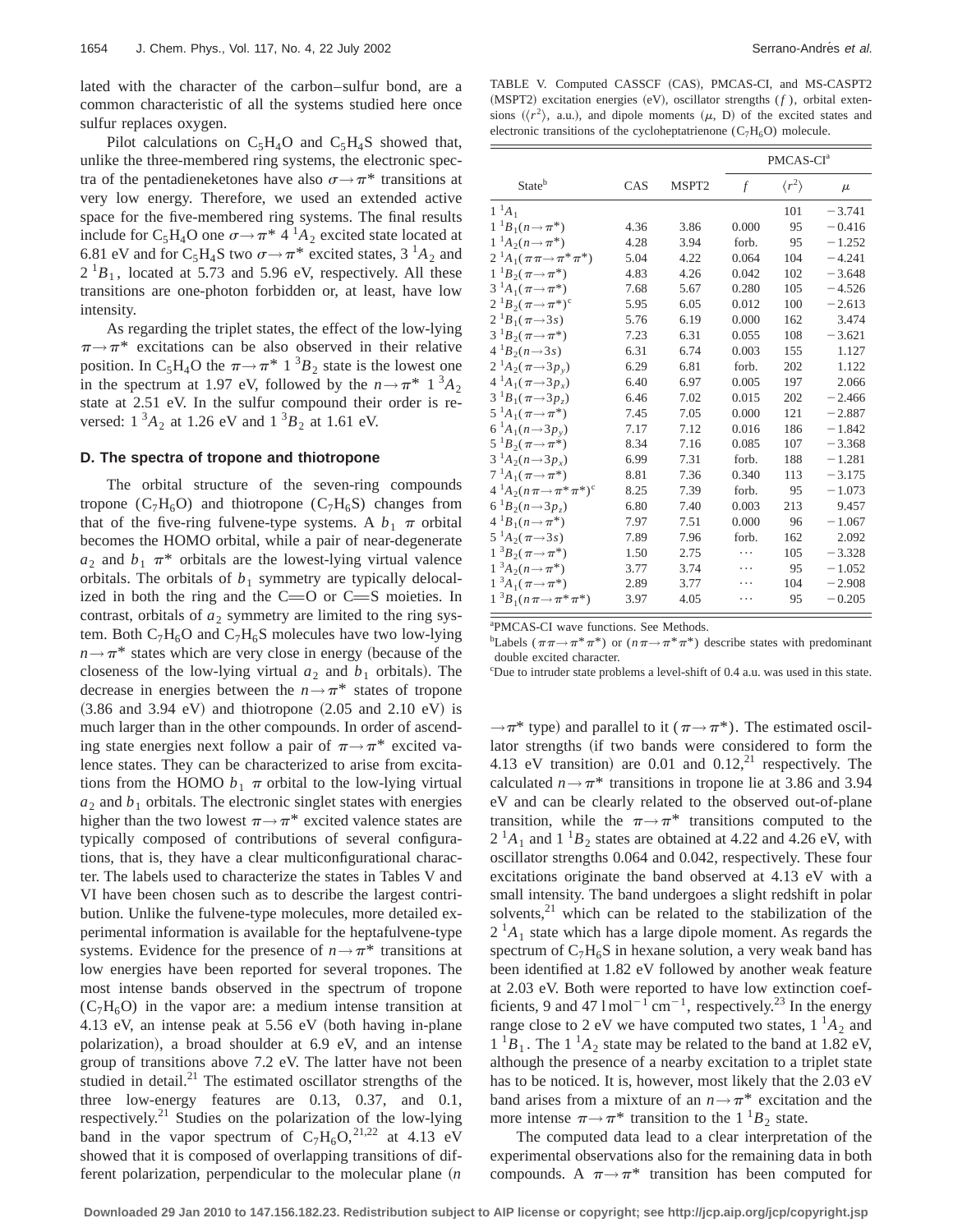TABLE VI. Computed CASSCF (CAS), PMCAS-CI, and MS-CASPT2  $(MSPT2)$  excitation energies  $(eV)$ , oscillator strengths  $(f)$ , orbital extensions  $({\langle r^2 \rangle}, a.u.),$  and dipole moments  $(\mu, D)$  of the excited states and electronic transitions of the cycloheptatrienethione  $(C_7H_6S)$  molecule.

|                                                 |      |       |               | PMCAS-CI <sup>a</sup> |          |
|-------------------------------------------------|------|-------|---------------|-----------------------|----------|
| Stateb                                          | CAS  | MSPT2 | $\mathcal{f}$ | $\langle r^2 \rangle$ | $\mu$    |
| $1^{-1}A_1$                                     |      |       |               | 111                   | $-4.210$ |
| $1^{-1}A_2(n \to \pi^*)$                        | 2.22 | 2.05  | forb.         | 110                   | $-1.660$ |
| $1^{-1}B_1(n \to \pi^*)$                        | 2.78 | 2.10  | 0.000         | 112                   | 0.451    |
| $1^{-1}B_2(\pi \rightarrow \pi^*)$              | 2.95 | 2.31  | 0.027         | 115                   | $-1.663$ |
| $2^{-1}A_1(\pi \rightarrow \pi^*)$              | 4.11 | 3.21  | 0.598         | 112                   | $-7.275$ |
| $3^{-1}A_1(\pi \rightarrow \pi^*)$              | 5.67 | 4.74  | 0.037         | 115                   | $-4.989$ |
| $2^{1}B_{2}(\pi\pi \rightarrow \pi^{*}\pi^{*})$ | 5.81 | 4.80  | 0.073         | 118                   | $-1.951$ |
| $3^{-1}B_2(\pi \rightarrow \pi^*)$              | 6.17 | 5.19  | 0.092         | 110                   | $-8.208$ |
| $4 \, {}^1A_1(\pi\pi \rightarrow \pi^*\pi^*)$   | 5.79 | 5.22  | 0.147         | 115                   | $-2.420$ |
| $4^1B_2(n \rightarrow 3s)$                      | 5.00 | 5.23  | 0.019         | 178                   | 2.201    |
| $2^{1}B_{1}(\pi \rightarrow 3s)$                | 5.12 | 5.32  | 0.002         | 178                   | 3.251    |
| $2 \, {}^1A_2(n\pi \rightarrow \pi^*\pi^*)$     | 5.98 | 5.44  | forb.         | 116                   | $-0.680$ |
| $5^1A_1(n \rightarrow 3p_v)$                    | 5.45 | 5.47  | 0.004         | 263                   | 0.614    |
| $3^{-1}B_1(n\pi \rightarrow \pi^*\pi^*)$        | 6.46 | 5.78  | 0.000         | 114                   | $-0.581$ |
| $5^{1}B_{2}(n\rightarrow 3p_{7})$               | 5.49 | 5.82  | 0.016         | 185                   | 1.142    |
| $6^{1}B_{2}(\pi \rightarrow \pi^{*})$           | 7.09 | 5.87  | 0.025         | 115                   | $-2.174$ |
| $3^1A_2(n \rightarrow 3p_r)$                    | 5.51 | 5.91  | forb.         | 217                   | 1.215    |
| $6^{1}A_{1}(\pi \rightarrow 3p_{x})$            | 5.58 | 5.95  | 0.006         | 242                   | 1.651    |
| $4^1A_2(\pi \rightarrow 3p_v)$                  | 5.67 | 5.97  | forb.         | 271                   | 2.378    |
| $7^1A_1(\pi \rightarrow \pi^*)$                 | 7.69 | 6.04  | 0.068         | 115                   | $-1.939$ |
| $4^{1}B_{1}(\pi \rightarrow 3p_{z})$            | 5.77 | 6.09  | 0.000         | 191                   | 3.764    |
| $5^{-1}A_2(n\pi \rightarrow \pi^* \pi^*)$       | 8.05 | 6.19  | forb.         | 114                   | $-0.051$ |
| $5^{1}B_{1}(n\pi \rightarrow \pi^{*}\pi^{*})$   | 7.78 | 6.28  | 0.000         | 109                   | $-1.036$ |
| $6 \, {}^1A_2(n\pi \rightarrow \pi^*\pi^*)$     | 7.07 | 6.35  | forb.         | 111                   | $-1.982$ |
| $6^{1}B_{1}(n\pi \rightarrow \pi^{*}\pi^{*})$   | 7.24 | 6.40  | 0.000         | 111                   | $-0.648$ |
| $7^{1}B_{2}(\pi \rightarrow \pi^{*})^{c}$       | 8.13 | 7.14  | 0.097         | 117                   | $-4.194$ |
| $8^{1}A_{1}(\pi \rightarrow \pi^{*})$           | 7.89 | 7.15  | 0.009         | 115                   | $-4.916$ |
| $8^1B_2(\pi \rightarrow \pi^*)$                 | 8.58 | 7.33  | 0.169         | 115                   | $-3.866$ |
| $7^1A_2(\pi \rightarrow 3s)$                    | 7.91 | 7.66  | forb.         | 183                   | $-0.199$ |
| $7\,{}^{1}B_{1}(\pi{\rightarrow}3s)$            | 7.65 | 7.69  | 0.002         | 181                   | 2.655    |
| $1^{3}B_{2}(\pi \rightarrow \pi^{*})$           | 1.58 | 2.00  | .             | 118                   | $-2.417$ |
| $1^3A_1(\pi \rightarrow \pi^*)$                 | 1.78 | 2.11  |               | 118                   | $-2.568$ |
| $1^{3}A_{2}(n \rightarrow \pi^{*})$             | 2.10 | 2.15  |               | 112                   | $-1.079$ |
| $1^{3}B_{1}(n \rightarrow \pi^{*})$             | 2.65 | 2.48  |               | 112                   | $-0.685$ |

a PMCAS-CI wave functions. See Methods.

<sup>b</sup>Labels ( $\pi \pi \rightarrow \pi^* \pi^*$ ) or ( $n \pi \rightarrow \pi^* \pi^*$ ) describe states with predominant double excited character.

c Due to intruder state problems a level-shift of 0.4 a.u. was used in this state.

 $C_5H_4O$  to have a maximum at 5.67 eV with an oscillator strength of 0.280. This transition is responsible for the medium intensity peak observed at 5.56 eV with an oscillator strength 0.37. More questionable is the assignment of the broadband located at 6.9 eV. It most likely can be assigned to the  $\pi \rightarrow \pi^*$  transition to the 5 <sup>1</sup>B<sub>2</sub> state at 7.16 eV. The latter is the most intense transition computed for that range of energies, having an oscillator strength of 0.086. However, contributions from the  $\pi \rightarrow 3p$  Rydberg transitions and some other weak  $\pi \rightarrow \pi^*$  band cannot be ruled out. Finally, the region of the spectrum above 7.2 eV is clearly dominated by the transition to the  $7<sup>1</sup>A<sub>1</sub>$  state, computed at 7.36 eV with an oscillator strength of 0.340. The presence of this transition explains the intense band observed in the experimental vapor spectrum. $^{21}$ 

The computed spectrum of cycloheptatrienethione  $(C_7H_6S)$  has a structure similar to that of tropone. Apart from the already mentioned  $n \rightarrow \pi^*$  excitations, the lowest  $\pi \rightarrow \pi^*$  transition computed at 2.31 eV with an oscillator strength of 0.027 can possibly be related to the weak peak observed at 2.03 eV in the hexane spectrum.<sup>23</sup> The most intense band which has been recorded experimentally is located at 3.34 eV in hexane with an extinction coefficient of  $15 135 1 \text{ mol}^{-1} \text{ cm}^{-1}$  and at 3.25 eV in methanol.<sup>23</sup> The assignment to the  $2^1A_1$  state computed at 3.21 eV with an oscillator strength of 0.598 is straightforward. The batochromic shift of about 0.1 eV in polar solvents is consistent with the large dipole moment of the  $2<sup>1</sup>A<sub>1</sub>$  state. Two less intense bands are reported at 4.90 and 5.53 eV with extinction coefficients 9338 and 7762  $1 \text{ mol}^{-1} \text{ cm}^{-1}$ , respectively, in both hexane and methanol. $^{23}$  Their assignment is less clear. A number of  $\pi \rightarrow \pi^*$  transitions in that region may contribute to the intensity of the 4.90 eV band. The most likely candidates are  $3^1A_1$  at 4.74 eV ( $f=0.037$ ),  $2^1B_2$  at 4.80 eV ( $f$  $(50.073)$ ,  $2^{1}B_2$  at 5.19 eV ( $f=0.092$ ), and, particularly  $4^{1}A_1$  at 5.22 eV ( $f=0.147$ ). The analysis of the CASSCF wave function of the  $4<sup>1</sup>A<sub>1</sub>$  state indicates that this state also contains a large contribution from doubly excited configurations. In view of the structure of the wave function the large oscillator strength is somewhat surprising. Another weak band has been observed at 5.53 eV in the spectrum of  $C_7H_6S$ in both hexane and methanol. Assuming that no Rydberg transition contributes to the intensity in condensed media, the shoulder can be most probably attributed to the transition to the  $5^{1}B_2$  state, computed at 5.87 eV with an oscillator strength of 0.025. However, a contribution of the lower energy  $4^1A_1$  band cannot be discarded. To our knowledge, there is no experimental study of the electronic spectrum of  $C_7H_6S$  investigating the energy region beyond 6.0 eV. The most prominent transition in this energy range is the excitation to the  $7^{1}B_2$  state, computed at 7.33 eV, with an oscillator strength of 0.169.

#### **E. The spectra of the cross-conjugated cyclic hydrocarbons**

Before confronting the spectroscopic properties of the cyclic ketones and thioketones with those of the crossconjugated cyclic hydrocarbons, it is useful to recall the standard model of the electronic structure of such molecules.<sup>1,2</sup> The three and seven-carbon ring systems are known to have a strong charge donor character. In contrast, the fivemembered ring is largely an electron attractor. This is clearly seen from the stability of their radicals cations and anions, respectively.<sup>24</sup> The basic trends observed in the excitation energies on passing from the small to the large rings are therefore well explained: In general, a decrease of the transition energies is observed, for the lowest  $n \rightarrow \pi^*$  and  $\pi$  $\rightarrow \pi^*$  excitations when passing from the three- to fivemembered ring compounds. This trend can undoubtedly be related to the electron attractor character of the five-carbon cycle. In contrast, and in accordance with the electron donor nature of the seven-membered ring system, an increase of the excitation energies is observed for these systems as compared to the five-membered ring compounds. Table VII compiles the computed and experimental data for the spectrum of the discussed compounds. Two factors determine the excited states properties of the heterosubstituted compounds with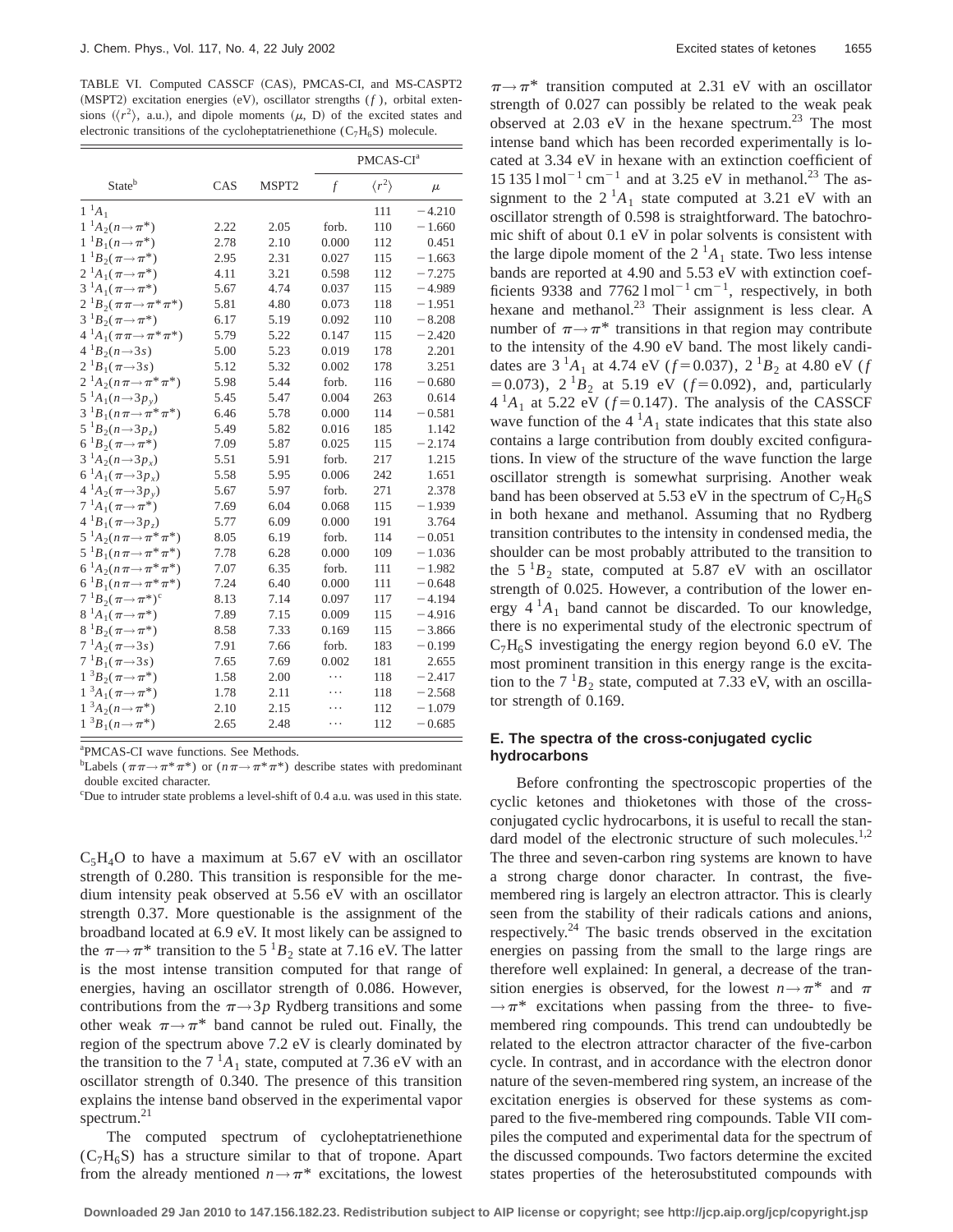TABLE VII. Computed (MS-CASPT2 unless indicated) and experimental excitation energies  $(\Delta E, eV)$  and oscillator strengths (*f* ) for the compounds shown in Fig. 1.

|                           |                 | CASPT2          | Expt.          |            | MSCASPT2 | Expt.             |            | MSCASPT2    | Expt.          |
|---------------------------|-----------------|-----------------|----------------|------------|----------|-------------------|------------|-------------|----------------|
| State                     | $\Delta E$      | f               | $\Delta E$ (f) | $\Delta E$ | f        | $\Delta E$ (f)    | $\Delta E$ | f           | $\Delta E$ (f) |
|                           | $\rm{C_4H_4}^a$ |                 |                |            |          | $C_3H_2O^b$       |            | $C_3H_2S$   |                |
| $n \rightarrow \pi^*$     | $\cdots$        | $\ddotsc$       | $\ddotsc$      | 4.25       | 0.001    | 4.13 (0.005)      | 3.23       | forb.       | .              |
| $n \rightarrow \pi^*$     | $\cdots$        | $\ddotsc$       | .              | 5.59       | forb.    | 5.5(0.03)         | 3.47       | 0.000       | $\cdots$       |
| $\pi{\rightarrow}\pi^*$   | 4.13            | 0.009           | 4.01(0.01)     | 5.96       | 0.116    | 6.1(0.20)         | 4.34       | 0.028       | $\cdots$       |
| $\pi{\rightarrow}\pi^*$   | 6.82            | 0.584           | 6.02(0.34)     | 7.80       | 0.653    | $7.9 - 8.1(0.65)$ | 5.52       | 0.533       | $\ddotsc$      |
|                           |                 | $C_6H_6^c$      |                |            |          | $C_5H_4O^d$       |            | $C_5H_4S$   |                |
| $n \rightarrow \pi^*$     | $\cdots$        | .               | .              | 2.48       | forb.    | .                 | 1.43       | forb.       | $\cdots$       |
| $n \rightarrow \pi^*$     | $\cdots$        | $\ddotsc$       | $\cdots$       | 4.49       | 0.000    | $\cdots$          | 2.89       | 0.000       | $\cdots$       |
| $\pi{\rightarrow}\pi^*$   | 3.29            | 0.005           | 3.34(0.01)     | 3.00       | 0.045    | 3.27(79)          | 1.99       | 0.002       | .              |
| $\pi{\rightarrow}\pi^*$   | 5.30            | 0.060           |                | 5.42       | 0.097    |                   | 4.42       | 0.368       | $\ddotsc$      |
| $\pi \rightarrow \pi^*$   | 5.75            | 0.248           | 5.27 (0.34)    | 5.98       | 0.259    | 6.21 (55000)      | 4.84       | 0.000       | $\ddotsc$      |
| $\pi{\rightarrow}\,\pi^*$ | $\ddotsc$       | .               |                | 7.10       | 0.384    |                   | 5.06       | 0.050       | $\cdots$       |
|                           |                 | $\rm{C_8H_8}^e$ |                |            |          | $C_7H_6Of$        |            | $C_7H_6S^g$ |                |
| $n \rightarrow \pi^*$     | $\cdots$        | .               | .              | 3.86       | 0.000    |                   | 2.05       | forb.       | 1.82(9)        |
| $n \rightarrow \pi^*$     | $\ddotsc$       | .               | 2.91(0.02)     | 3.94       | forb.    |                   | 2.10       | 0.000       |                |
| $\pi \rightarrow \pi^*$   |                 | .               | 4.43 (0.39)    | 4.22       | 0.064    | 4.13(0.13)        | 2.31       | 0.027       | 2.03(47)       |
| $\pi{\rightarrow}\,\pi^*$ | $\cdots$        | $\cdots$        | $\cdots$       | 4,26       | 0.042    |                   | $\ddotsc$  | $\ddotsc$   |                |
| $\pi \rightarrow \pi^{*}$ | $\ddotsc$       | .               | 5.82(0.5)      | 5.67       | 0.280    | 5.56 (0.37)       | 3.21       | 0.598       | 3.34 (15135)   |
| $\pi \rightarrow \pi^{*}$ | .               | $\cdots$        | .              | $\cdots$   | $\cdots$ | .                 | 4.74       | 0.037       |                |
| $\pi{\rightarrow}\pi^*$   | $\ddotsc$       | .               | .              | 6.05       | 0.012    | .                 | 4.80       | 0.073       | 4.90 (9332)    |
| $\pi{\rightarrow}\pi^*$   | $\ddotsc$       | .               | .              | 6.31       | 0.055    | $\cdots$          | 5.19       | 0.092       |                |
| $\pi{\rightarrow}\pi^*$   | $\cdots$        | .               | .              | 7.05       | 0.000    |                   | 5.22       | 0.147       | 5.53 (7762)    |
| $\pi{\rightarrow}\pi^*$   | .               | .               | .              | 7.16       | 0.086    | 6.9(0.1)          | 5.87       | 0.025       |                |
| $\pi{\rightarrow}\pi^*$   |                 | $\cdots$        | .              | $\cdots$   | $\cdots$ |                   | 7.14       | 0.097       |                |
| $\pi{\rightarrow}\,\pi^*$ |                 |                 | .              | $\ddotsc$  | $\cdots$ |                   | 7.15       | 0.009       | .              |
| $\pi{\rightarrow}\pi^*$   | $\cdots$        | $\ddotsc$       | .              | 7.36       | 0.340    | >7.2              | 7.33       | 0.169       | .              |

<sup>a</sup>CASPT2 (Ref. 30). Spectrum in *n*-pentane (Ref. 31).

 $^{b}$ Electron impact spectrum (Ref. 18). See also Ref. 32. Intensities as band heights normalized to 0.65.

<sup>c</sup>CASPT2 (Ref. 33). Electron-energy-loss spectrum (Ref. 33). See also Ref. 34.

<sup>d</sup>Optical absorption spectrum (Ref. 20). Intensities as extinction coefficients ( $1 \text{ mol}^{-1} \text{ cm}^{-1}$ ).

eOptical absorption spectrum (Ref. 35). See also Ref. 21.

<sup>f</sup>Vapor spectra (Refs. 21, 36). See also Ref. 37.

<sup>g</sup>Spectrum in hexane (Refs. 23, 38). See also Ref. 39. Intensities as extinction coefficients (1 mol<sup>-1</sup> cm<sup>-1</sup>).

identical rings: The electron affinity of the heteroatom (higher for the oxygen) and the length of the exocyclic double bond (larger in the sulfur compounds). Within the family of systems with a cyclopropene ring, it is more favorable to transfer charge from the lone pair to the ring in  $C_3H_2S$  than in  $C_3H_2O$ . The excitation towards the C=S antibonding orbital is more favorable due to the relaxation of the  $C = S$  bond, as it is reflected by the decrease in the excitation energy for the  $1^1B_1 n \rightarrow \pi^*$  transition in C<sub>3</sub>H<sub>2</sub>S with respect to  $C_3H_2O$ . The electron affinity of the exocyclic heteroatom works in the opposite direction. The two lowest  $\pi$  $\rightarrow \pi$  excited valence states of methylenecyclopropene  $(C_4H_4)$  are placed at lower energies than the corresponding states of cyclopropenone. The blue shift amounts to about 1.8 and 1.0 eV for the first and second lowest  $\pi \rightarrow \pi$  excited valence state, respectively. Changing the oxygen atom by a sulfur atom leads again to a redshift. It is interesting to note that it is larger for the second lowest  $\pi \rightarrow \pi$  excited valence state  $(1.6 \text{ vs } 2.3 \text{ eV})$ . The strong electron attractor character of oxygen is responsible for such behavior.

A completely different trend is observed for the substi-

tuted cyclopentadiene systems. In these systems the fivemembered ring is strongly competing with the electron affinity of the exocyclic heteroatom. This leads, in general, to a drop of the transition energies. As can be expected this effect is smallest for fulvene and largest for  $C_5H_4O$  (a decrease of 2.96 eV for the first  $\pi \rightarrow \pi^*$  excited valence state). Finally, for the seven-membered ring compounds the trend is reverted due to the electron donor character of the ring. Despite the changes in the position of the low-lying states, it can be observed that, in general, the bulk of the intensity goes in all cases into a transition to a  ${}^{1}A_{1}$  excited state, whose excitation energy drops by around 1 eV with each step the size of the ring is increased.

# **F. The NLO properties of the cyclic ketones and thioketones**

The specific excited state structure of ketones and thioketones, in particular their low excitation energies and large intensities, makes them special subjects of interest from the point of view of materials with nonlinear optical  $(NLO)$ 

**Downloaded 29 Jan 2010 to 147.156.182.23. Redistribution subject to AIP license or copyright; see http://jcp.aip.org/jcp/copyright.jsp**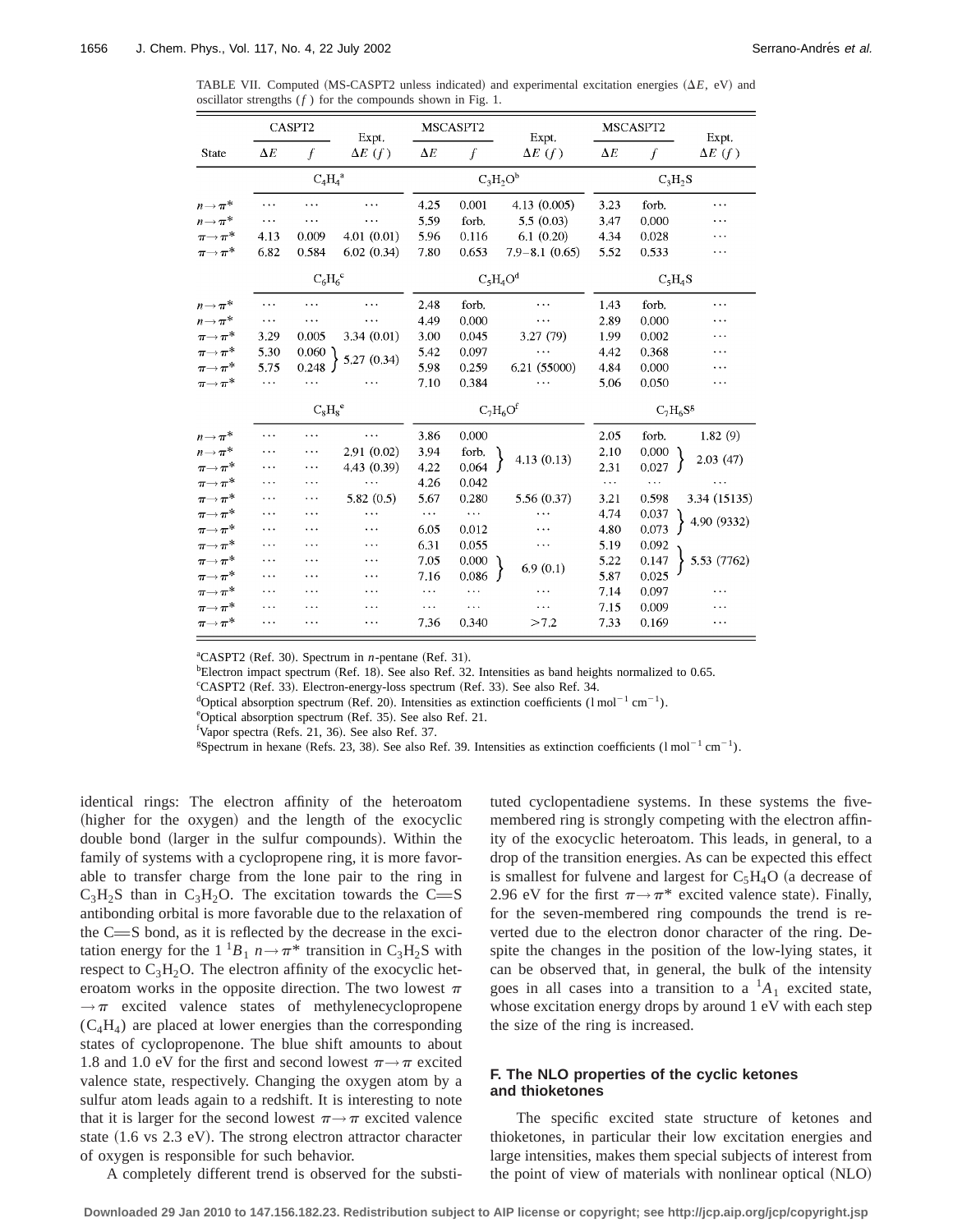properties.<sup>5,6</sup> Recently we presented a study<sup>5</sup> of the NLO properties of cyclic ketones and thioketones. We focused on the static electric properties ranging from dipole moments to third order polarizabilities. From the knowledge of the excited state properties such as excitation energies and transition dipole moments a number of NLO properties can be obtained by means of perturbative techniques known as the sum-over-states  $(SOS)$  method.<sup>25,26</sup> We think that this give us the opportunity to complement the previous study on excited states of ketones and thioketones with an analysis of the main contributions to the NLO properties. Here we shall compare some of the molecular properties obtained by applying SOS methods with the results obtained earlier using finite-field *ab initio* calculations.<sup>5</sup> In particular, we shall analyze the *zz*- and *zzz*-components of the polarizability ( $\alpha_{zz}$ ) and first hyperpolarizability ( $\beta_{zzz}$ ) using a two- (SOS2) and three-level (SOS3) sum-over-states procedure.<sup>27</sup> We will restrict the analysis to the contributions of the valence  $\pi$  $\rightarrow \pi^*$  transitions. This study should not be considered a test of the SOS possibilities. Our main goal is to use accurate spectroscopical data to analyze the contributions to the NLO properties by using the SOS method.

To compute the components of the polarizability tensors we applied following formulas which were obtained from perturbation theory:28

$$
\alpha = \sum_{I} \frac{M_{gl}^2}{\Delta E_{gl}},\tag{1}
$$

where  $M_{gl}$  is the transition dipole moment between the ground state *g* and the excited state *I* and  $\Delta E_{gl}$  is the corresponding excitation energy. Two different models have been considered to compute the first hyperpolarizability,  $\beta$ . The expression of the two-state sum-of-states model (SOS2) can be written  $as^{27}$ 

$$
\beta_{\text{SOS2}} = \sum_{I} \frac{M_{gI}^2 \Delta \mu_{gI}}{\Delta E_{gI}^2}.
$$
\n(2)

It includes the transition dipole moments  $M_{gl}$ , the energy differences  $\Delta E_{gl}$ , and the elements  $\Delta \mu_{gl}$ . The latter correspond to the difference between the ground and excited state

TABLE VIII. Main elements contributing to the two-level SOS expression in the computed molecules.

| Molecule  | State    | $\Delta E_{gi}$ (eV) |       | $-\Delta\mu_{gi}$ (D) |
|-----------|----------|----------------------|-------|-----------------------|
| $C_3H_2O$ | $4^1A_1$ | 7.80                 | 0.653 | $-0.881$              |
| $C_3H_2S$ | $2^1A_1$ | 5.52                 | 0.533 | $-0.488$              |
| $C_5H_4O$ | $3^1A_1$ | 5.98                 | 0.259 | 0.492                 |
|           | $5^1A_1$ | 7.10                 | 0.384 | $-0.889$              |
| $C_5H_4S$ | $2^1A_1$ | 4.42                 | 0.368 | 1.279                 |
| $C_7H_6O$ | $3^1A_1$ | 5.67                 | 0.280 | 0.785                 |
|           | $7^1A_1$ | 7.36                 | 0.340 | $-0.566$              |
| $C_7H_6S$ | $2^1A_1$ | 3.21                 | 0.598 | 3.065                 |
|           | $4^1A_1$ | 5.22                 | 0.147 | $-1.790$              |

dipole moments. The summation can be reduced to one single term when the system has a clear dominant transition and charge transfer is unidirectional, as it is in the case of typical organic chromophores. The two-state model is then reduced to the classical Oudar expression.<sup>29</sup> The three-level SOS model involves the ground and two excited states, *I* and *J*,

$$
\beta_{\text{SOS3}} = \sum_{I} \sum_{J \neq I} \frac{M_{gl} M_{gJ} M_{IJ}}{\Delta E_{gl} \Delta E_{gJ}}.
$$
\n(3)

In the following discussion we shall focus only on the  $\alpha_{zz}$ and  $\beta_{zzz}$  components of the polarizability tensors. For symmetry reasons only states of  ${}^{1}A_{1}$  symmetry contribute to these elements.

Table VIII compiles the electronic properties of the most important states for the different systems which enter the SOS2 formula of  $\beta_{zzz}$ . The same states have been selected to contribute to the SOS3 expression, although the corresponding transition dipole moment elements are listed as auxiliary material.<sup>17</sup> Table IX lists the values of  $\alpha_{zz}$  and  $\beta_{zzz}$  obtained for the different systems, both at the SOS2, SOS3, and finitefield levels. The results show the well known weakness of the SOS model: It is very sensitive to the proper choice of states included in the expansion. Unless there is a welldefined electronic transition which combines a large intensity with a strong charge transfer character, the obtained results,

TABLE IX. Components of the polarizability and first hyperpolarizability tensor of the studied ketones and thioketones at different levels of theory (a.u.).<sup>a,b</sup>

| Comp.               | SOS <sub>2</sub> | SOS3      | MP2       | CASPT2    | SOS <sub>2</sub> | SOS3      | MP <sub>2</sub> | CASPT2     |  |
|---------------------|------------------|-----------|-----------|-----------|------------------|-----------|-----------------|------------|--|
|                     |                  |           | $C_3H_2O$ |           | $C_3H_2S$        |           |                 |            |  |
| $\alpha_{zz}$       | 11.92            | $\cdots$  | 48.34     | 47.75     | 19.41            | $\cdots$  | 84.33           | 82.70      |  |
| $\pmb{\beta}_{zzz}$ | 13.59            | $\cdots$  | 52.89     | 67.64     | 18.38            | .         | $-12.43$        | $-59.21$   |  |
|                     |                  |           | $C_5H_4O$ |           | $C_5H_4S$        |           |                 |            |  |
| $\alpha_{zz}$       | 24.92            | $\cdots$  | 76.11     | 75.40     | 20.81            | .         | 116.36          | 113.96     |  |
| $\beta_{zzz}$       | 1.00             | 20.89     | 26.12     | 38.31     | $-44.08$         | $-74.87$  | $-403.57$       | $-197.93$  |  |
|                     |                  |           | $C_7H_6O$ |           |                  |           | $C_7H_6S$       |            |  |
| $\alpha_{zz}$       | 56.04            | $\cdots$  | 121.99    | 120.27    | 74.64            | $\cdots$  | 188.72          | 185.11     |  |
| $\beta_{zzz}$       | $-44.57$         | $-119.67$ | $-159.44$ | $-181.88$ | $-633.22$        | $-680.87$ | $-1203.86$      | $-1666.44$ |  |

<sup>a</sup>Two (SOS2) and three (SOS3) levels sum-over-states method. See text. <sup>b</sup>Finite-field MP2 and CASPT2 calculations (Ref. 5).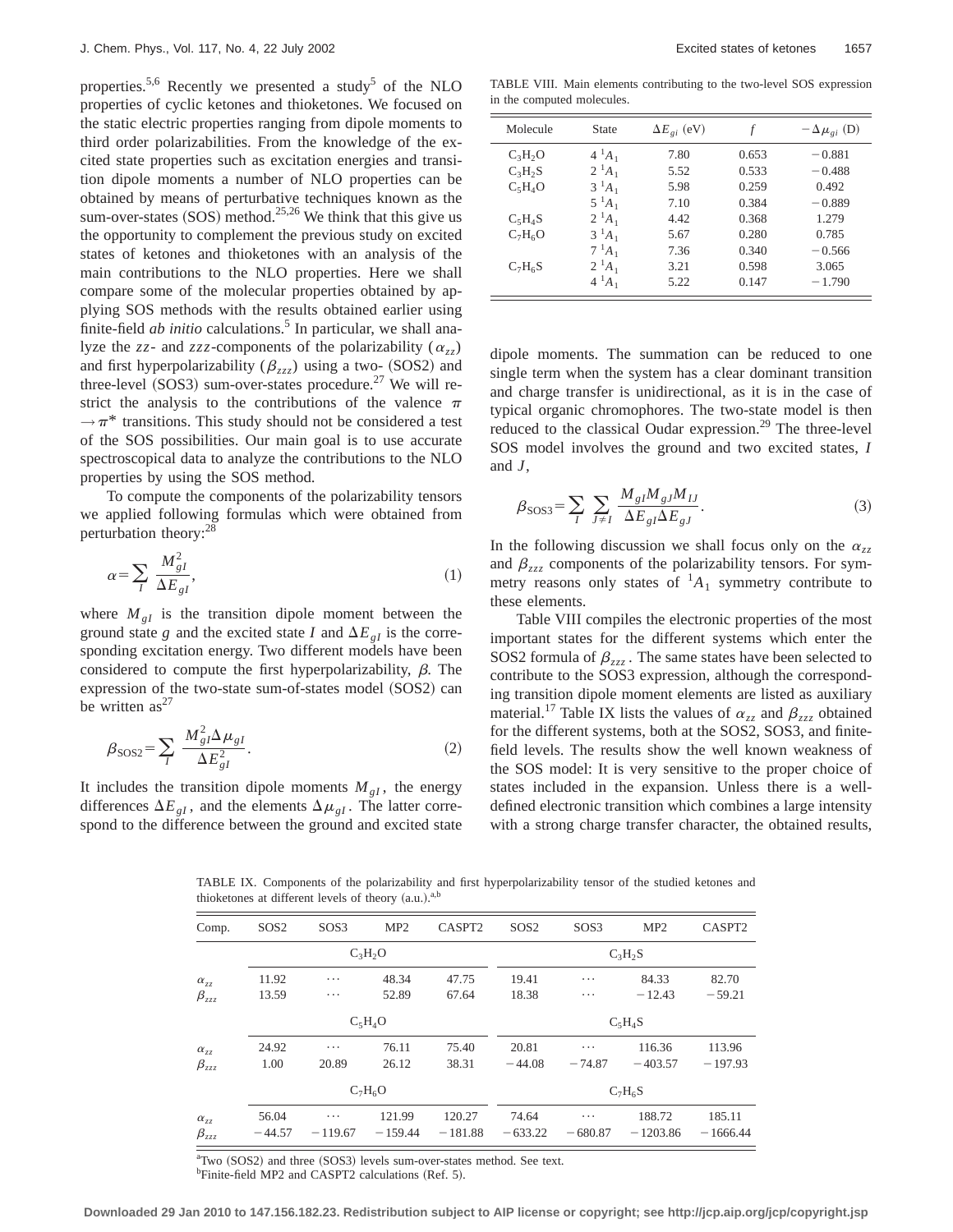although showing often the right trends, are unlikely to produce quantitatively correct data. We have decided to focus in the  $\alpha_{zz}$  and  $\beta_{zzz}$  components, only, because of the bulk of the intensity in the computed molecules is obtained by states of  ${}^{1}A_{1}$  symmetry, and therefore the application of SOS methods is justified. The finite-field results show a change in sign and a increase  $\beta_{zzz}$  on enlarging the molecular size for the oxosubstituted systems, while a large increase in negative values is observed for the sulfur-substituted compounds. The SOS values fall within the right order of magnitude. In all cases, however, the values of  $\alpha_{zz}$  and  $\beta_{zzz}$  are about half of the value computed with the finite-field approach.<sup>5</sup> The trends are therefore correct, and, except for cyclopropenethione, the components have the right sign. The systematic underestimation of the tensor elements is basically related to the fact that the transitions have no strong charge transfer character. If one considers other components, such as  $\beta_{xxz}$ , involving transitions to states of  ${}^{1}B_1$  symmetry, the SOS results largely underestimate the finite-field values because of the very small transition dipole moment values. This clearly shows, that the model cannot provide accurate results unless a much larger number of states is considered. In some of the cases the use of the three-level model, has noticeable consequences in the final results, an indication of the important contributions of transition dipole moments between the different excited states.17

The simplicity of the SOS model, however, allows to analyze the trends in terms of the excited states and transition properties and also allows to explain the irregularity we find for cyclopropenethione. Table VIII compiles the electronic properties of the most important states for the different systems which enter the SOS2 formula of  $\beta_{zz}$ . For the three-membered ring compounds the summation reduces to a single term. Therefore, the sign of  $\beta_{zzz}$  is determined by the sign of  $\Delta \mu$ <sub>z</sub>. By inspection of Table VIII we find that the  ${}^{1}A_{1}$  excited state dipole moments of the cyclopropeneketones decreases with respect to the ground state values leading, in both cases, to a positive contribution to  $\beta_{zzz}$ . Therefore, the two-level model cannot account for the negative value of the component in  $C_3H_2S$ .

The increase of  $\beta_{zzz}$  components on increasing the molecular size can also be understood from the data shown in Table VIII. On going from the three- to the five-membered ring compounds, a large decrease of the excitation energies is observed, which combined with a reversal on the excited states dipole moment change leads to the increase of  $\beta_{zz}$ . The change in the excited state dipole moment is particularly large  $(1.279 \text{ D})$  in cyclopentadienethione. In contrast, the change of intensity of the corresponding electronic transitions is small. Therefore we find a large decrease in the  $\beta_{zzz}$ component, whereas  $\alpha_{zz}$  is hardly changed. As regards the  $C_5H_4O$  the situation is different.  $\beta_{zzz}$  includes two contributions with dipole moment changes of opposite sign. Hence, the overall effect is rather small. Enlarging the ring towards the cycloheptatriene-type structure causes  $\beta_{zz}$  to dramatically increase. The excitation energies and transition intensities do not change drastically. The largest differences are found for the low-lying  ${}^{1}A_1$  excited state dipole moments, which reflect the electron donor–acceptor properties of the different ring systems. As discussed in previous section the five-membered ring accepts charges whereas the three- and seven-membered rings are charge donors. Especially in thiotropone the combination of low excitation energies, large transition intensities, and large dipole moment for the  $2<sup>1</sup>A<sub>1</sub>$  $\pi\pi^*$  state leads to a very large value of the first hyperpolarizability component.

Finally, we may conclude that in order to maximize the NLO properties of a compound research has to focus on low lying intense electronic transitions. In addition, chemical modification should be made in such ways to maximize the difference in dipole moments of ground and excited states where as the overall volume of the compound should change as little as possible. For the present systems, the substitution of oxygen by sulfur leads to a decrease in the excitation energies. In addition, the transfer of charge from the ring to the heteroatom is easier because of the longer  $C = S$  bond and the lower electron affinity of the sulfur compared to oxygen. This leads to the desired large increase in the dipole moment differences for the low-lying  $^{1}A_{1}$  and also  $^{1}B_{2}$ states.

#### **IV. SUMMARY AND CONCLUSIONS**

The electronic absorption spectra of a series of exocyclic ketones and thioketones have been studied by means of the CASSCF/MS-CASPT2 approach. State energies and transition properties of a large number of valence and Rydberg, singlet, and triplet excited states have been included in the study. The discussion focused on the characteristics of the spectra and the relation among the different states upon substitution of the exocyclic double bond has been performed. Comprehensive and sometimes novel assignments of the observed bands have been proposed for most of the compounds.

Particular attention has been given to the calculation of transition matrix elements between the different electronic states. This information has been used to analyze the contributions to the NLO properties because of the potential use of these molecules in the synthesis of novel materials. The NLO properties were compared to results obtained earlier using the *finite field* approach. A perturbative approach, the SOS approach, has been used to estimate NLO properties from spectroscopic data. If restricted to a small number of states, the method has been found to give qualitatively correct results which reproduce the trends but underestimate the absolute values. The key of the study is, however, that the SOS method allows a detailed analysis of the main effects related to the excited states structure contributing to the NLO molecular properties.

### **ACKNOWLEDGMENTS**

The authors acknowledge the financial support obtained by the TMR Network DELOS, Contract No. FMRX-CT96- 0047, by a grant from the Swedish Natural Science Research Council (NFR), by Project Nos. PB97-1377 and BQU2001-2926 of Spain, and by the Generalitat Valenciana. The support by the CNPq (Conselho Nacional de Desenvolvimento Científico Tecnológico) and FAPESP (Fundação de Amparo